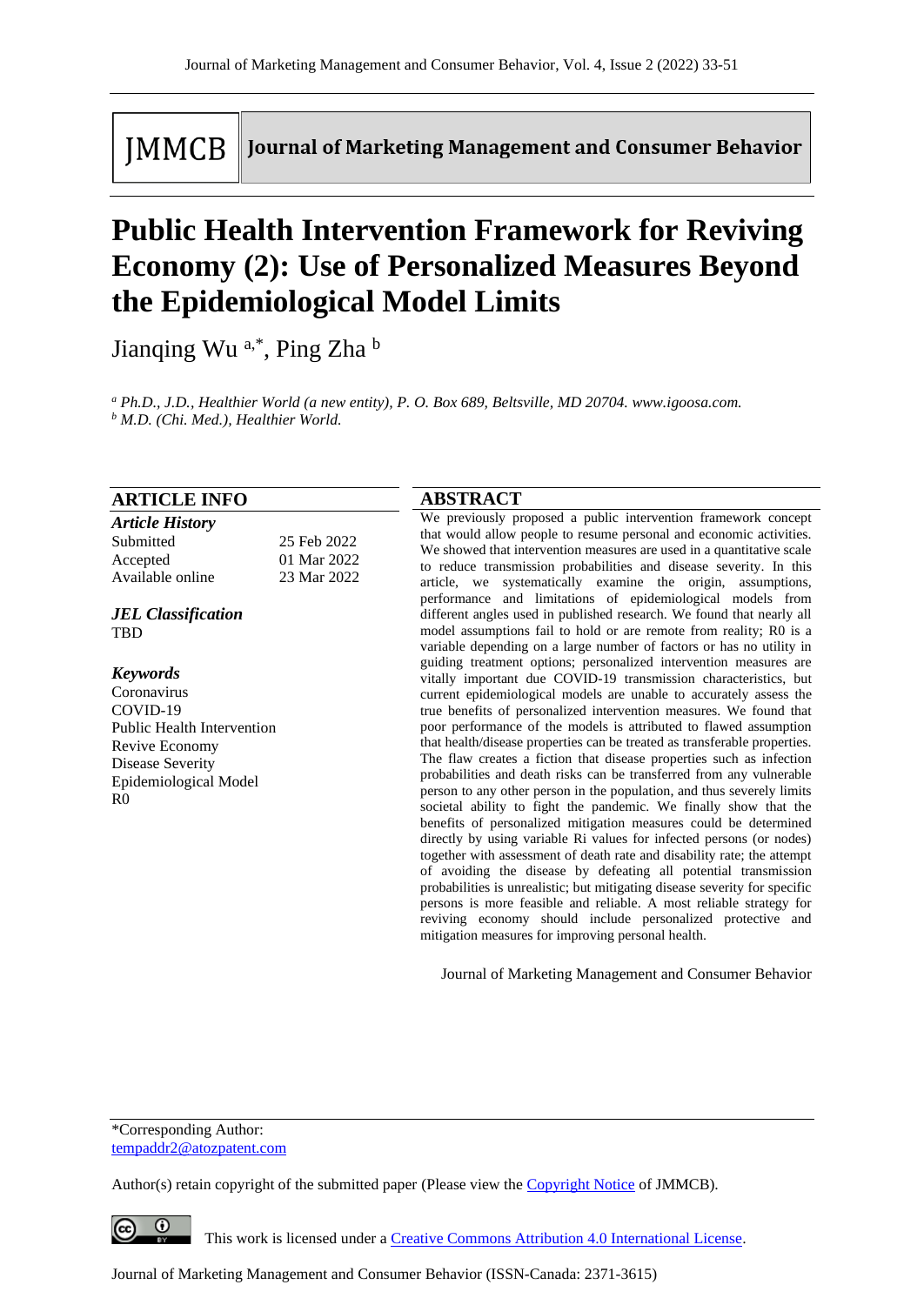## **INTRODUCTION**

In the first article [1], we proposed a public intervention framework concept for reviving economy. In that framework, intervention measures may include altering host, viral and environmental factors. Since all infection properties are continuous quantitative properties, intervention measures are used in a quantitative manner to achieve better performance. Naturally, all biological properties including viral actions, immune responses, disease severity, etc. can be evaluated on a quantitative scale to achieve higher accuracy. However, personalized measures cannot be assessed by using epidemiological models or population trials, and thus have been dismissed from public intervention measures and thus severely limit society ability to fight the pandemic. In this article, our objective is to find suitable methodology for evaluating the true effects of personalized measures. We consider why the pandemic cannot be bright under control solely by reducing number of contacts and changing contact nature due to the unique transmission characteristics of the virus. The purpose of this study is to assess the benefits of personalized mitigating measures, which is anything such as lifestyle, personal activities, avoidance skills etc that can help to mitigate disease severity. We have proved that the benefit of any treatment cannot be determined by adding measured properties from different persons [1b] We will systematically examine assumptions used in epidemiological models, key presumptions used in population trials, common model parameters, and mathematical operations in the epidemiological models. We also show where the effects of personalized mitigating measures are carried in the epidemiological models. Finally, we propose an empirical method for characterizing the true beneficial effects of personalized measures on personal disease outcomes and the pandemic outcome without using complex models.

#### **THE LIMITATIONS OF EPIDEMIOLOGICAL MODELS**

In this study, our purpose is finding flaws in the epidemiological models, we cannot do the same kind of routine experiments. Rather, we collected data and research findings from published research articles and review articles, and analyzed them without being constrained by research models and model presumptions. Since we do not accept the assumption that statistic is right approach in medical research, we are not constrained by any search method which is important in studies within the acceptable research model. Indeed, we found articles by focusing on mainly subject relevance. For example, if we want to examine the affect of contact, we find a sufficient number of articles on the contact. We do not need to exhaust searches because when we can find enough articles on a subject, there is no need to find all. To determine the performance of the public health intervention framework, we need to use a suitable model for assessment. We first examine the classical basic reproduction number, R0.

#### **A. Origins of the Epidemiological Model**

The basic reproduction number (R0) was first introduced in the field of demography [2], where this number was used to count offspring. In this model, the offspring can be measured by the two-value scale because the investigator did not concern how offspring might differ. R0 was originally called the basic case reproduction rate when George MacDonald introduced the concept into the epidemiology literature in the 1950s [3-6]. The concept of the original model can be shown in Figure 1. R0 was used as an indicator of the contagiousness or transmission ability of infectious and parasitic agents. When R0 was adopted for use by epidemiologists, the objects being counted were infective cases [6]. Based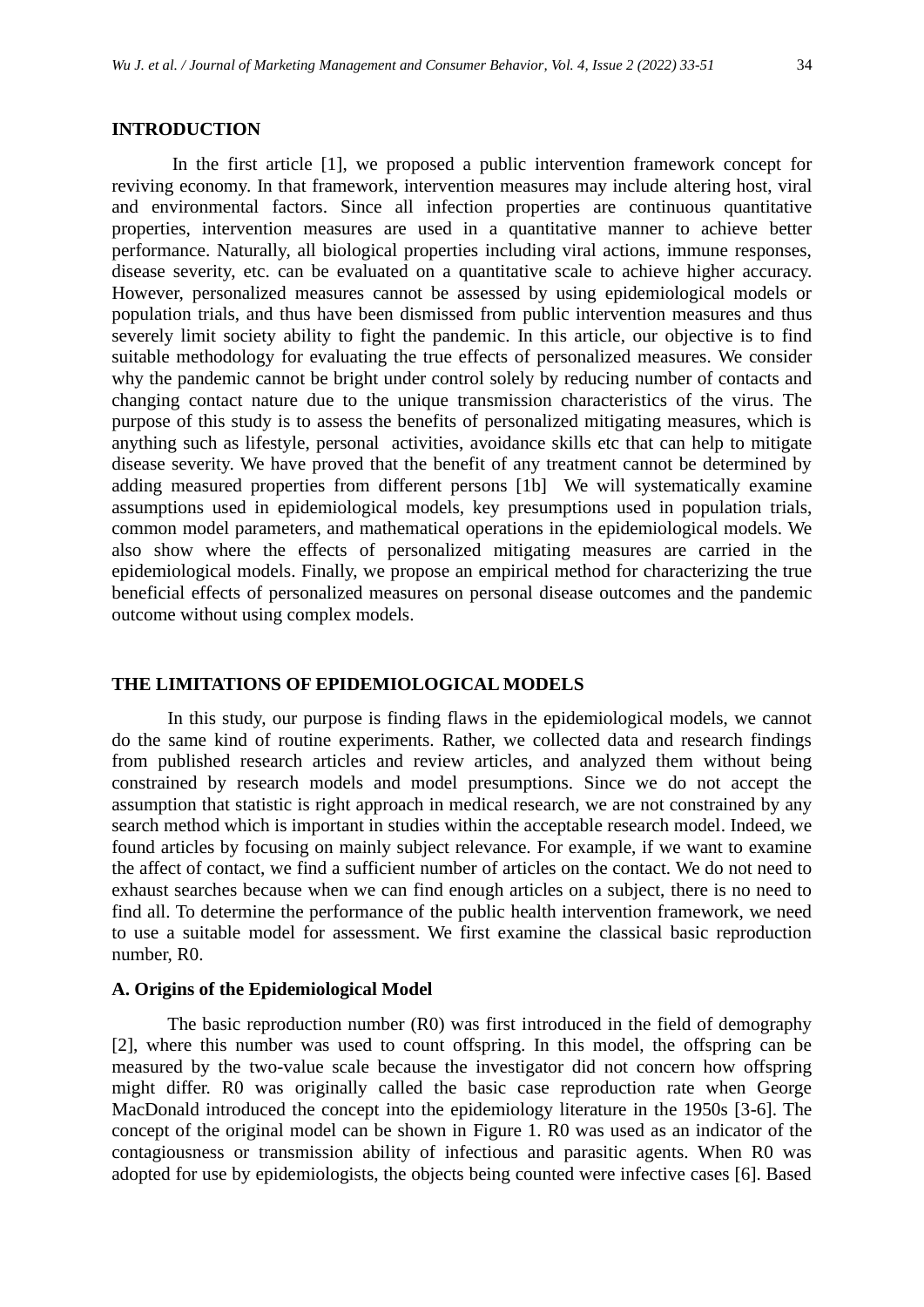on the mathematical model, an outbreak is expected to continue if R0 is larger than 1 and to end if R0 is less than one [7] (since R0 is unstable, it would depend on Rt). R0 does not reflect disease severity; but disparities in disease severity between different patients are especially large for COVID-19 [9, 10]. Due to difficulties in counting the number of cases, R0 is nearly always estimated retrospectively from antibody-testing data or by using mathematical models [8].

## **B. Assumptions in Epidemiological Model for COVID-19**

The epidemiological models were found to be poor generally [8, 11]. We examine stated and implied assumptions and found the following flaws:

#### 1. No stable R0 exists for a disease agent

R0 is an estimate of contagiousness that is a function of human behavior and biological characteristics of pathogens. R0 is the average number of secondary cases per infectious case in a population made up of both susceptible and non-susceptible hosts. For such a number to have meaning, the key assumption is that all persons are identical or sufficiently similar. This assumption can be found from the model development history. R0 was introduced into the epidemiology literature in the 1950s [2-5], differences between individual persons were not understood at that time. The assumption that all human beings are identical has been refuted by overwhelming evidence. The first human genome sequences were published in February 2001 by the Human Genome Project [12], and the role of heritable phenotype changes became research subjects even further later [13, 14]; emotion and stress are found to affect disease outcomes through the immune system [15-24]. The role of emotion and chronic stress in cancer was discovered after 1980s [25-29]. The effects of acute and chronic psychological stress in heart attack risk were found later [30, 31]. Stress can make humans more susceptible to infection, and short-term stress negatively affects wound healing [32, 33], increases the pro-inflammatory response in caretakers of Alzheimer's patients [34], and negatively affects infectious respiratory diseases [35-38]. In addition, obesity can increase disease vulnerability through the immune system [39-42], and malnutrition affects infectious diseases [43-54]. Those cases show that human beings differ in three genome, phenotype and emotion. A body of evidence shows that human beings cannot be treated as identical or nearly identical. Personalized medicine concept was proposed in medicine in 2012 [55-56].

The reproduction number was developed several decades before the threedimensional differences in human beings were understood. All of those factors imply there is no fixed average R0 in reality. Computed R0 values depend on human host conditions, infectious agents, epidemiological data and mathematical models. Lack of consistency of R0 is shown in a large number of studies dated after 1950's. More than 20 different R0 values (range 5.4–18) were reported for measles for various areas and periods [57], and a review in 2017 identified feasible measles R0 values of 3.7–203.3 [58]. The wide ranges highlight the effects of cultural, social-behavioral, and environmental factors. The effective reproduction number can also be specified at a particular time t which can be used to trace changes in Rt [59, 60]. We have demonstrated here that R0 is not a unique concept for characterizing the inherent property of disease agent [8]. The R0 is so erratic and highly variable. This is why that whether pandemic changing direction is based on Rt. Due to this nature, Rt and R0 may be used exchangebly.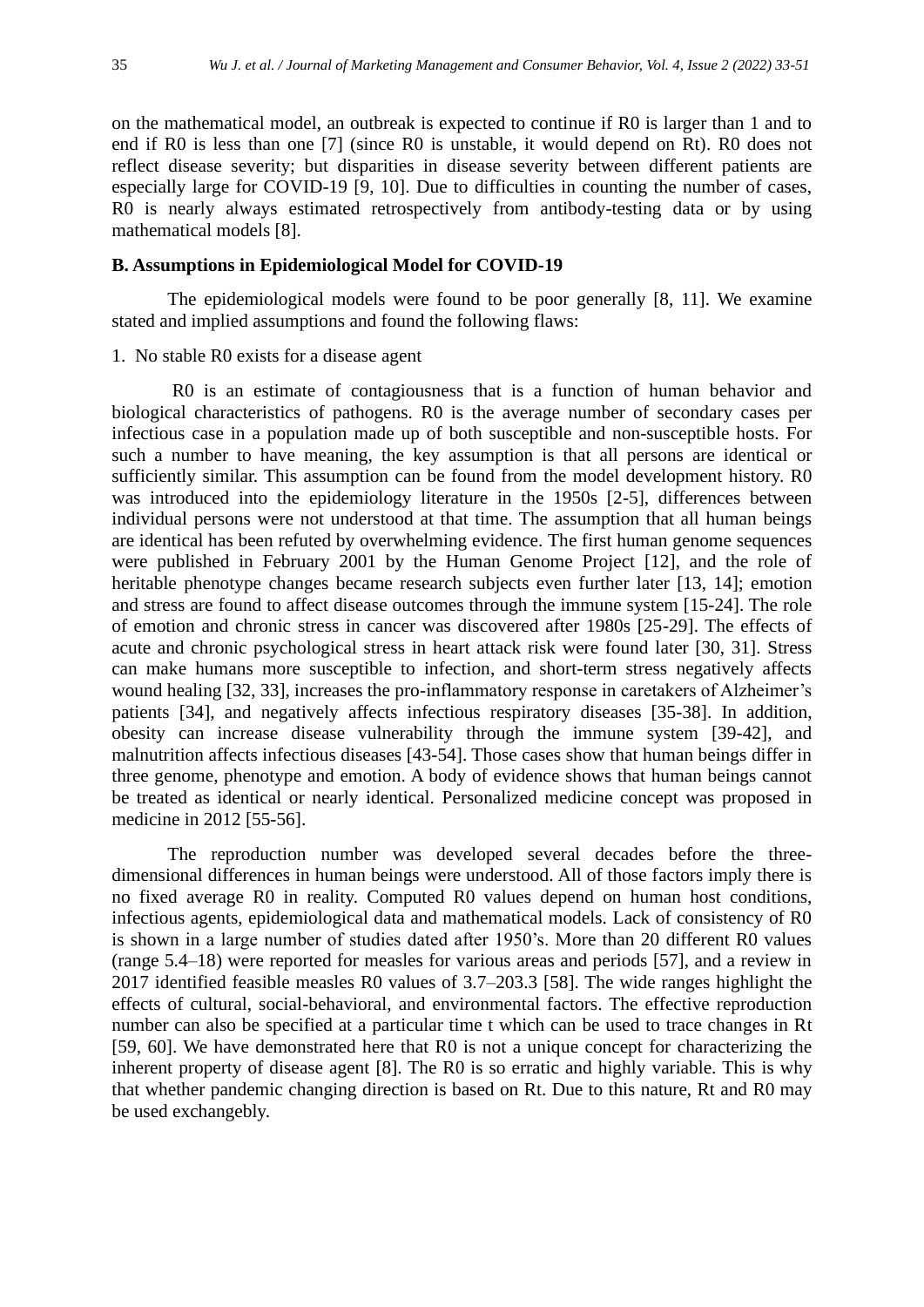## 2. Over simplified "susceptible persons" definition

Great differences in personal health and susceptibility to COVID-19 infection are hidden in erratic and widely variable R0 values. This means that society generally cannot, with limited exceptions, rely on this model in evaluating the benefits of personalized measures for personal protection. The mass-action assumption that all individuals are equally likely to become infected used in compartmental models also fail [8]. In Maryland, almost 48% deaths are of the vulnerable persons in nursing homes [61, 62].

## 3. New cases do not depend on time, and models lack real speed element

New cases do not depend on time or time is not considered although the word rate has a speed-like meaning [63]. The model recognizes the rate element only indirectly. If the disease course and transmission time window are fixed, a large R0 would tell rapid growth of new cases. This implies faster growing speed. However, the model does not address speed of the disease course for an infected person, and how faster the disease is transmitted to others. Even in a complex compartmental model, time is used only as a parameter for the population, but not for the disease course of a person [78]. Due to lack of real speed component, the model lacks must lack utility on any intervention measures to be directed to altering the kinetics of disease course. Humans resist the virus largely by innate immune responses [64] and the adaptive immune response [65-69]. In reality, R0 must be influenced by the speed competition between early viral activities and innate immune responses.

## 4. Most models generally do not consider disease severity

When a model is used to characterize transmission rates for COVID-19, data fitting is weighed by infection cases. However, transmission rates are not the most important part of this disease. Disease severity is far more complex than live-or-dead two outcomes. Some patients have no symptom, some have mild symptoms, some have severe symptoms, and some die and a super majority of infections will resolve without severe symptoms [9, 10]. If all infection is like a mild flu, the pandemic would not exist. R0 is heavily influenced by mild infection cases. The ratios between death risk and infection risk are low for healthy persons but are much higher for vulnerable persons. Disease severity is related to belated immune responses, and severe immune damages that are caused by belated and overly intense immune responses [70]. R0 could not take into account anything about viral replication speed and adaptive immune response [71]. When the disease is defined only in two statuses, all factors influencing disease severity between the two statuses are not model parameters. Even if death rate is used as a model parameter, the model is unable to take as model parameters all factors that influence death rate.

## 5. Oversimplified transmission contacts

In epidemiological models, contacts are not-defined or insufficiently defined [71]. The probability of transmission per contact is not an inherently fixed number because contacts can vary by types, manner, duration, intense levels, present health condition, etc. The probabilities of infection depend on environmental factors such as ventilation, temperature, humidity, etc. Since contacts cannot be defined in reasonable accuracy, the model is not very useful in determining how contacts affect personal outcomes and population outcome. Probability of transmission per contact is really a random variable that depends on a large number of variables.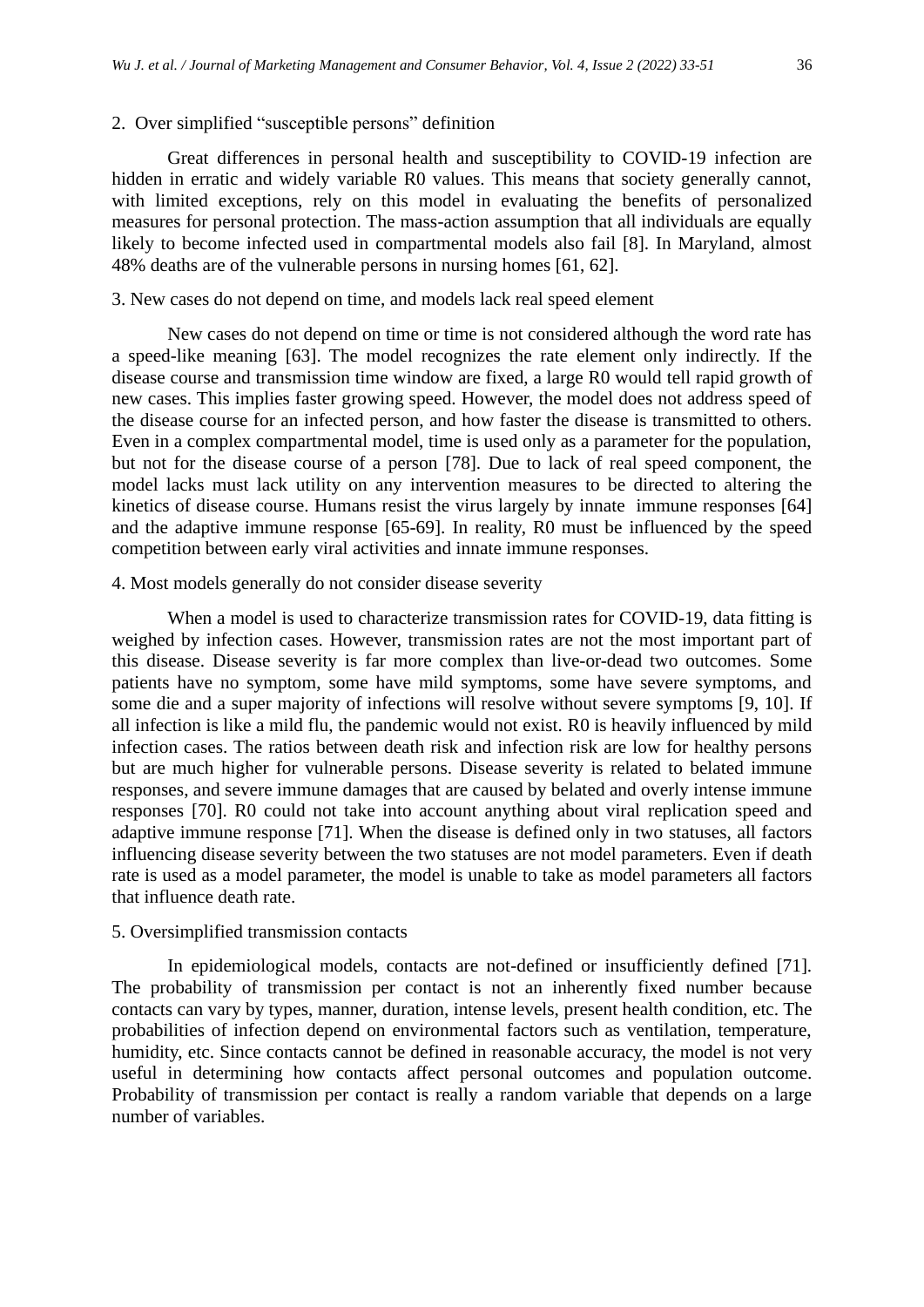#### 6. Ignoring differences in transmission routes

Transmissions by skin contacts, blood, inhalation and other transmission routes are expected to have completely different disease consequences [72]. This is not considered in models. In reality, different transmission routes cause different disease severity. Some persons may get the virus by contact involving soft tissues; some may get it by blood or vector; some may get the virus by inhalation. Thus, transmission routes affect R0 and pandemic outcome, but could not be addressed by model parameters. Transmission routes and viral amounts are predicted to affect disease initiation, development, and death risk.

#### 7. An implied assumption that health/disease properties are transferable

Due to influences of the population research model, the epidemiological model uses an implied assumption that all health properties can be summed and averaged [8, 71]. One well known example is the Survival Function [8], which always produces the average number of secondary individuals infected by a single infected individual in the same class. This averaging operation implies that disease from person A is same as disease of person B and curing X% a population is treated as same regardless of who are actually cured. R0 is actually a mathematically determined special average value. The Next-Generation Method [8] also depends on mathematical operation. When the model counts new cases or determines diseasespecific death rate, it actually has an implied assumption that a disease property is transferable. It is true in all models we have examined, This assumption does not have a problem if the model is used to predict the effects of strong intervention measures.

The mathematical operation has a serious problem when the intervention has a weak effect. The transfer of infection from one person to another causes different consequences to involved persons. Since the model allows for swapping disease statuses and outcomes between different persons, such a model must lack sensitivity for assessing validity of the personalized measures for specific persons. The data mathematically derived from a population cannot be used to advance personal benefits [73]. This problem should be seen from the car repairing model: most mechanical properties such as coolant flow, engine power, engine speed, load capacity…. can be added up for cars across different makes and models, but cannot be applied to any particular car in car repairs. The obvious reason is that multiple systems or components must work precisely in balance. The coolant flow cannot be altered according to the population-derived average. This requirement is very similar to a human body where organ functions must be in precise balance. All human health properties are intensive properties that must be confined to each person.

The non-transferable nature of health properties can be shown in a hypothetical example. To improve vitamin A supply, its levels in blood for a sample of a population can be determined together with the mean and a standard deviation. The population mean may be used to determine the total amount of Vitamin A required for correcting vitamin A deficiency for the population. Since the vitamin levels actually vary among persons, the amounts of Vitamin A supplement intakes cannot be determined on the basis of the population mean but on the basis of actual vitamin level in each person. If the same amount of vitamin A supplement based on the population is indiscriminately used by all persons, the amount is insufficient to those with very low vitamin levels but may intoxicate those with high vitamin levels. The health property values derived mathematically from a population cannot be used as the basis for correcting subtle imbalance. This limitation has not been recognized before [8, 71, 74].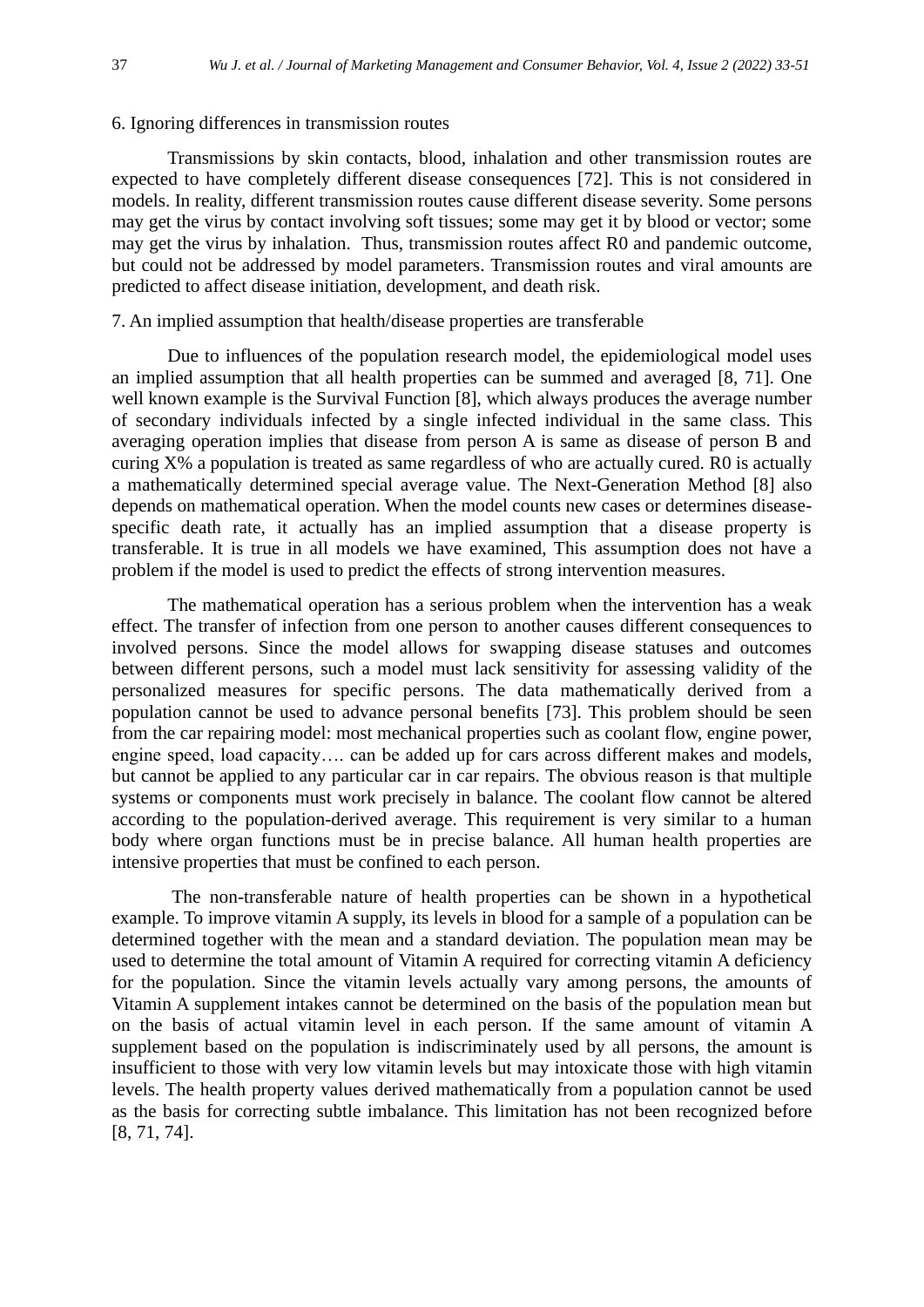Mathematical operations of health/disease properties are not improper if they are used to eliminate measurement errors, provide ballpark estimates, predict disease courses, or provide policies supports in some aspects. They may be used to predict how strong public intervention measures affect the pandemic course [74-77]. The failure of this assumption is distinctively associated with treatment of diseases that arise from subtle imbalance. This balance requirement is another version of the long-held notion that diseases must be treated by using matched treatments but not randomized treatments. Any properties derived from population data cannot be used to optimize personalized measures for correcting subtle imbalances.

## **C. Limitations of the Population-Based Approach**

Epidemiological research methodology reflects the thinking of population research model. R0 reflects an implied assumption that all persons are identical.

R0 is actually pooled from a large number of different Ri values. Even for an infected person and all persons exposed to the infected person, the actual Ri value would depend on an overwhelming number of environmental and social-cultural factors [8, 71, 74]. Although R0 is sensitive in evaluating strong intervention measures, the model cannot be used to evaluate personalized measures. The model actually dismisses from its model parameters all health properties such as age, heart disease, lung disease, obesity, immune problems, diabetes, emotional condition, other risk factors, etc [7, 8, 78]. The model does not pay attention to differences in transmission routes [78].

We show that the best population performance cannot be achieved by selecting intervention measures using the population approach. The principle illustrated in the vitamin A example also reveals problems in formulating personalized mitigating measures. Due to great disparities between individual persons, any single measure directed to personal health of some persons would appear to have little or no effects on the population [73]. Increasing social distance in personal interactions has little or no benefit because its beneficial effects on a small number of persons are diluted by the lack of beneficial effects on the majority of people. Similarly, intervention measures to correct a health problem of some persons is neutralized by negative effects on others [73].

Due to the inherent limitations of the population approach, the epidemiological models are useful for studying strong intervention effects such as locking down city, personal isolation or quarantine [8, 71, 78], and mask-wearing (out in closed public places such as groceries stores, trains, planes, ships, offices, etc), highly effective vaccination [74, 75, 76], and antiviral drugs.

Intervention measures that can be studied by current epidemiological models may be unable to stop transmission, as shown in Figure 2. Diagnostic methods can cause about 30% errors [79]; CDC estimated that 25% of infected persons may have no symptom, but the nursing facility viral test results showed that more than half of residents with positive test results were asymptomatic at the time of testing [80, 81], and incubation times can differ from one day to potentially more than 14 days [82]. Like other influenza, acquired immunity may have limited protection [70]; re-infection may be prevented in a short term in an animal study [83] but this finding cannot explain a relapsed disease which was confirmed [84]. If viral test results could be wrong by 30% chances, isolation and removal cannot achieve intended benefits. Each of the false negative persons has varying time windows to transmit the virus to other persons before the person develops symptoms for removal. Before the first generation of infected persons develop symptoms and removed, some of them have already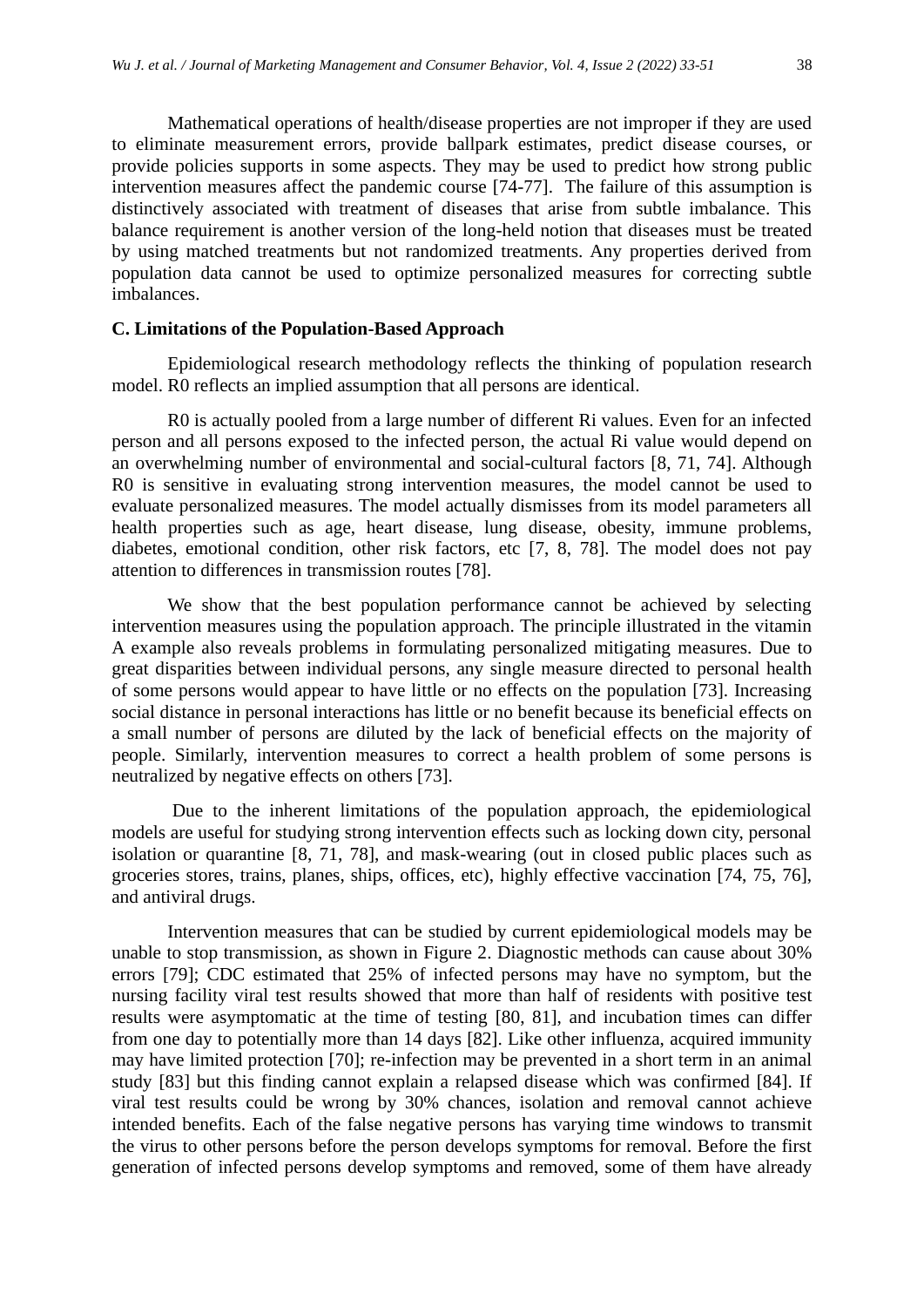transmitted the virus to a second generation of persons. It is impossible to break the chain of transmissions by tracing and isolating infected persons.

## **D. The Limitations of Mathematical Models**

The estimated values of R0 depend on numerous decisions made by the modeler and many model parameters [8, 74, 78, 85-87]. Furthermore, many of the parameters included in the models are merely guesstimates [8, 78, 88, 89]. This problem becomes more obvious for complex models that use more model parameters [74, 89]. Thus different models with different assumptions produce different R0 values even when they are computed by using same epidemiological data [8, 74, 86, 90, 91]. Mathematical models have limited utility for predicting future cases in a long time period. It is also found that obtaining R0 from empirical contact-tracing data collected by epidemiologists and using this R0 as a threshold parameter for a population-level model could produce misleading estimates of the infectiousness of the pathogen, the severity of an outbreak, and the strength of the medical and/or behavioral interventions necessary for control [86]. Even a fairly complex model constructed for COVID-19 does not include model parameters for personalized measures [78], but uses about 20 parameters with 8 initial parameters. The model would not take into account personalized factors that progressively reduce Ri with time.

#### **DETERMINE TRUE BENEFITS OF PERSONALIZED MEASURES**

Due to the limitations of mathematical models and population methods, personalized protective and mitigating measures cannot be assessed. Therefore, we explore personalized measures outside the epidemiological model limits and the population research framework.

#### **A. Benefits of Personalized Measures Can Be Seen in the Transmission Network**

We could look at how infection cases grow by examining transmission chains as shown in Figure 3. In a new breakout, if an initial infection is not stopped, the infection causes R1 new infections. For each newly infected person, the virus then infects R2 persons; this would result in R1\*R2 cases in the second generation and R1\*R2\*R3 cases in the third generation. However, due to personal, social, and environmental variations, the persons in R1 are different; and R2 has different values, depending on the infected persons. Thus, we use variable Ri such as R2.1, R2.2, R2.3, R2.4, R2.5, R2.6 to denote specific infection cases. When Ri is used for a specific infected person, its realized value would depend on all exposed or contacted persons even though many of contacted persons do not got the disease. The final numbers of infected persons, the number of deaths, and the number of disabled persons in each of the infection node must depend on the performance of all people who have contacted the infected person.

The benefits of the measures can be evaluated without using a complex model. All patients from patient 0, to R1 and R2 form a series of transmissions and infections. There might be other series of transmission chains which are not shown. This figure provides a hint that preventing the infection zero could stop all series of infections, and preventing the infection at R2,3 could have the effect of stopping 20 infections, but do not stop the some of the persons from being infected by any of other series of transmission chains. Some persons could be infected by any of multiple chains of infections, but one or more personalized measures may block or hide multiple infection chains from appearing in the network. A person may be exposed to the virus by multiple contacts, and may escape one, two, and even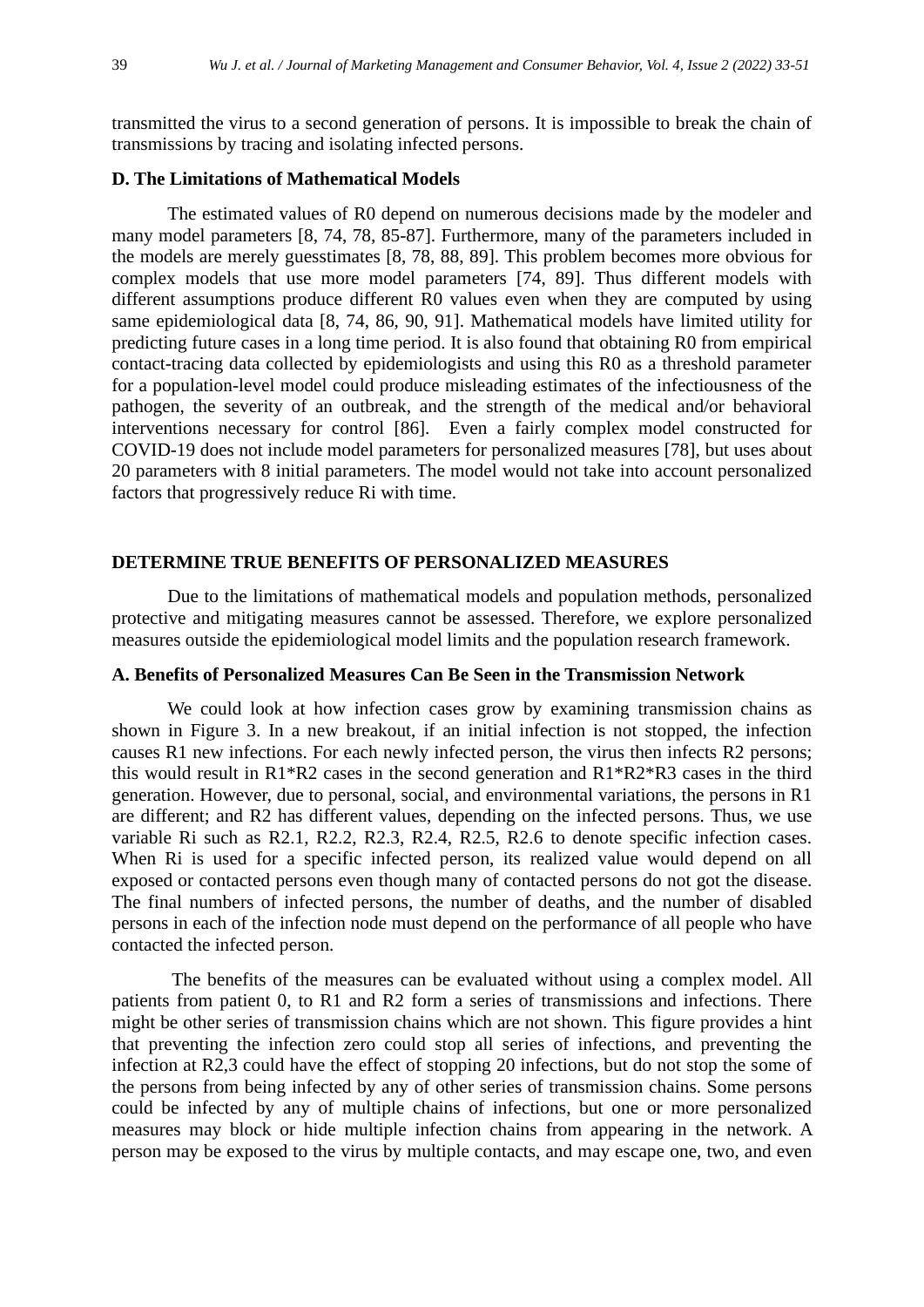several contacts. This is why personalized preventive and mitigation measures are crucially important.

Personalized measures have both personal benefits and population benefits. A large number of personalized measures can be taken by all people to reduce contact number, the transmission probability for each contact, and disease severity of each infected person. Those measures reduce Ri for each infection node. Since the population performance of the personalized measures is a refection of all personal cases, reductions in all individual Ri values for all persons must lead to a reduction in the average R0. Even if the measures do not reduce the total infection number and case growth rate for the population, they can still reduce death rate and disability rate. If the six deaths are avoided in Figure 3, the intervention measures are successful.

## **B. Explore Personalized Measure Benefits Beyond The Model Limits**

Mitigating measures may be tailored to persons to achieve best results because all personal contacts, personal resistance to the virus, human host responses to the disease, etc. greatly differ. Personalized approach essentially avoids the weakness in the population methods. As we have shown that the best performance cannot be achieved by using same measures to all persons, a best population outcome can be achieved by finely adjusting personalized measures for all persons. All personal outcomes contribute to the outcome of the population. If a person has better health, the person will not become infected, is infected at a lower probability, or gets the disease in a lower severity. Personalized measures contribute to a better population outcome by reducing each Ri and death risk of each infected person in the transmission network. The outcome of the population is better as compared a hypothetical reference without using the personalized measures.

#### **C. Get More Benefits By Using More Personalized Measures**

In the classical epidemiological model, many model parameters and most case data are accepted in a two-value scale. In reality, all viral properties, health properties and intervention measures (with limited exceptions) have bell-shaped probability density profiles or other kind of probability density distributions. When any such a property is converted into a two-value scale, a small tail always falls outside the two-value flipping point. There are always some bad outcomes. A strategy for defeating this natural error is creating higher safety margins: (1) a larger distance may be used for social distancing between an immunesuppressed person and an infected person because the immune-suppressed person has diminished antiviral ability; (2) high-quality masks are worn by people who are exposed to the virus for long time each day and this could reduce the total number of viral particles that leak into the respiratory track in a time-dependent manner; (3) for people with extensive personal interactions, face-shield may be used to reduce the amount of the virus that could reach the face and the respiratory track; (4) comprehensive measures may be taken to reduce risk of outbreak in nursing homes because old people are more vulnerable to the virus; (5) for facilities that are of strategical importance, intervention measures cannot rely on viral test statuses and tracing contact histories. In addition, better personalized protective measures and multiple layers of the measures may be used to offset errors attributable to poor test sensitivity, insufficient incubation time, asymptomatic infections, etc.

Reducing death risks can have great beneficial impacts on the population outcome. As shown in Figure 4, by using proper measures, the disease severity of an infected person can be reduced; and the infected person may have reduced viral discharge and shortened infectious period. A person with mild symptoms or short duration would generate fewer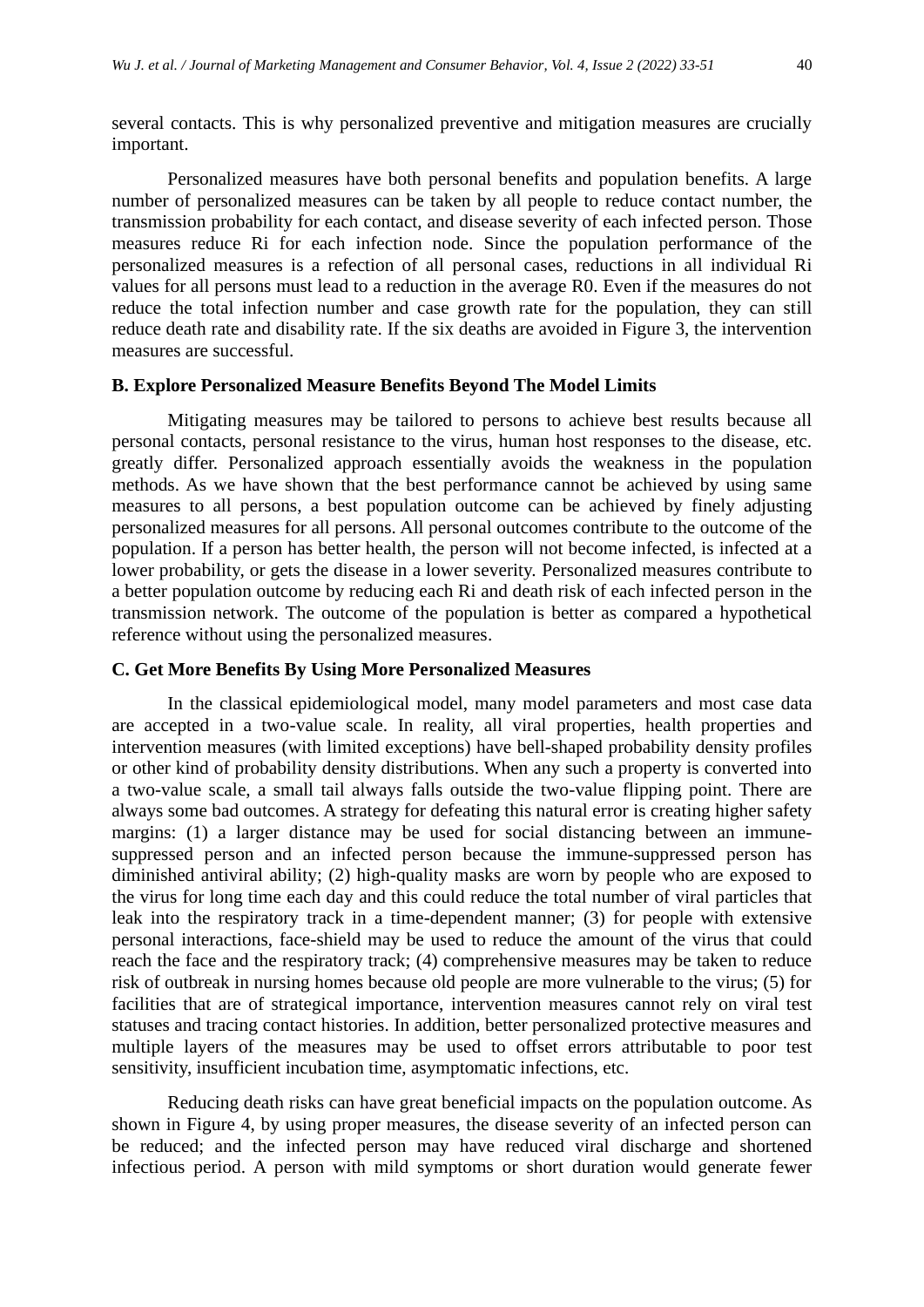infection cases than the same person would if he had severe and long lasting disease. The mitigation measure taken by the infected person could reduce risks of getting infection in the node of transmission.

## **D. Improve Personal Overall Health As The Fundamental Measure**

If a virus is deemed to co-exit with human beings, stopping an early infection is not a final success. Stopping a seed or early infection has the effect of stopping all infections in many generations, but it cannot stop some of the persons from infected by different series of infection chains (they could become members of other infection nodes). Considering unavoidable successive exposures, the most reliable mitigation measure is improving personal health as a fundamental solution. How an infected person transmits the virus to people depends on their age, personal health, risk factors, immune system condition, etc. After a person is exposed to the virus, whether the virus can enter cells and thrive also depends on antiviral responses and viral amounts [64, 65]. An initial infection may be controlled by innate responses. Thus, people can improve their resistance to viral infection and reduce disease severity. In each node in the transmission network, the health condition of the infected person and all exposed persons must affect the finally realized Ri value. The total number of contacted persons may be a lot more than realized infected persons. Many of them are not infected and their good outcomes can be attributed to their health conditions, host responses, innate immunity, prudent interaction manners, plus social and environmental factors. In sum, a small Ri would be due to the good health conditions of the uninfected persons. If all people improve their resistance to the virus, the number of infected persons could be further reduced. When a disease is already endemic, lowering the basic reproduction number below 1 may no longer be a viable control measure [8].

## **E. Personalized Benefits Are Hidden in Epidemiological Models**

The epidemiological models cannot accurately show benefits of personalized measures. We will show where the benefits are hidden.

1. The benefits of personalized measures can be revealed by making plus and minus changes to model parameters

As we have shown, epidemiological models cannot be directly used to assess the benefits of personalized measures. However, the models can be used to assess relative benefits of personalized measures in some cases. It is possible to determine disease outcome by reducing transmission rate by a certain percent, as it was done in a study, where epidemiological models show 10% reduction in transmission rate can reduce hundreds of thousands of deaths [92]. Such a method may also be used to predict money saved [93]. When a model is used to determine incremental benefits, most errors affecting the baseline is expected to drop out. However, one difficulty is that most personalized measures cannot be uniformly applied to all people and directly used as model inputs. Additional step of work must be done to establish how personalized measures quantitatively reduce transmission probabilities or other relevant model inputs. Moreover, personalized measures must be tailored to persons on basis of their health conditions such as obesity, inactivity, immune problems, chronic diseases, etc.

2. Benefits of personalized measures are hidden in a reduced R0 value

The benefits of personalized measures may be reflected in a reduced R0 value but their contributions cannot be determined. The effects of personalized measures are carried in the epidemiologic data. If a significant number of people in the population have improved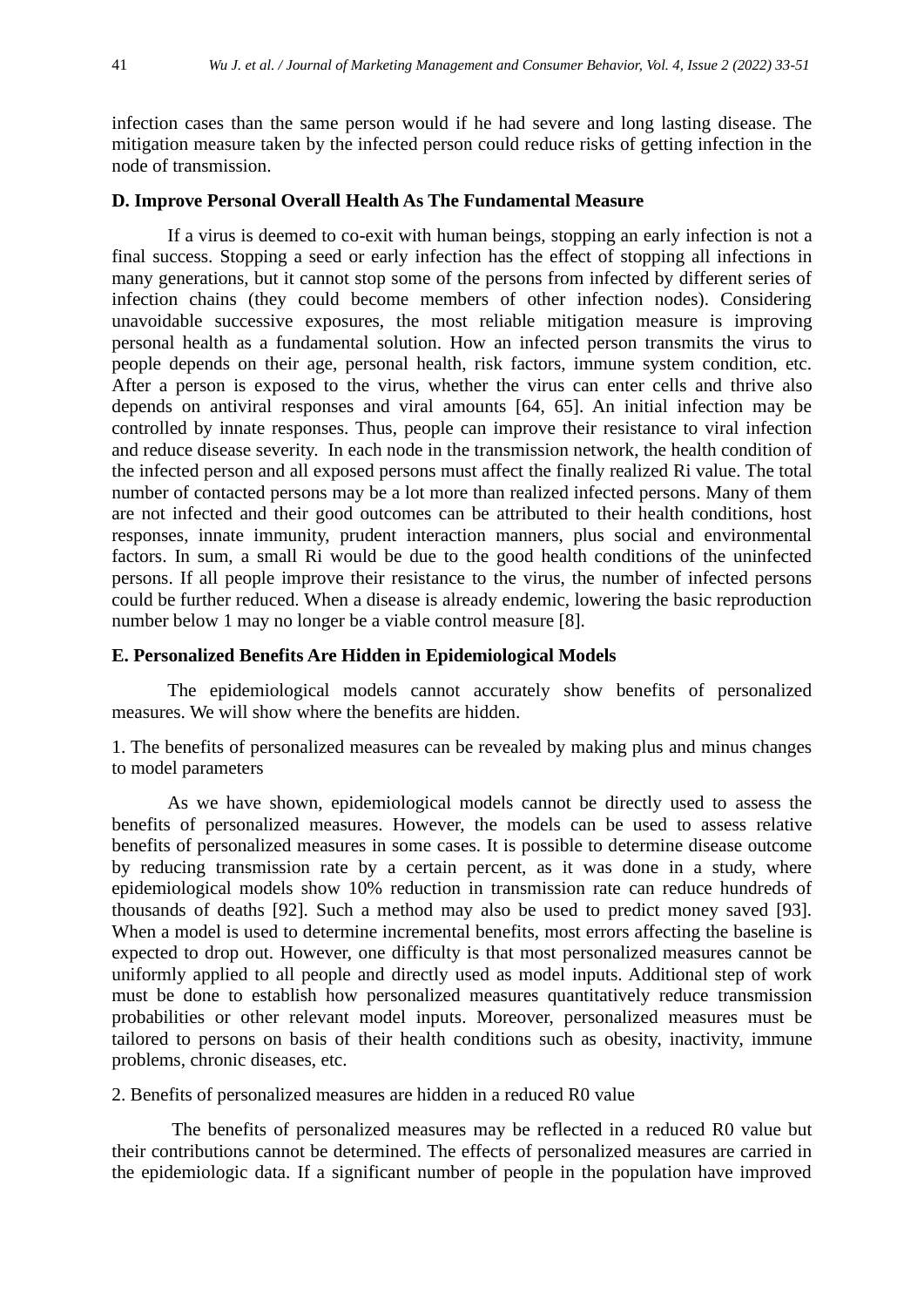their resistance to the virus and improved their survival probability from infection, there will be fewer infection cases and fewer deaths. The computed R0 would become smaller. Moreover, personalized measures affect R0 through the following known factors: (1) Epidemiologic triad (agent, host, and environmental factors) [94] affect R0. This means that pre-exposure physiological changes, post exposure remedial measures, and multiple factors treatments are important; (2) The value of R0 is a function of human social behavior and organization, as well as the innate biological characteristics of particular pathogens [71]; (3) policy environment, various aspects of environment, and other factors that influence transmission dynamics and, thus, are relevant for the estimation of R0 values [94]; and (4) any factor having the potential to influence contact rate, including population density, social organization, seasonality, frequencies of human–human or human–vector interactions in a time or space [8, 71, 74]. All of those factors affect the average R0 through influencing individual Ri in the transmission network. In reality, there is no way to determine the contribution of personalized measures on the reduced R0.

#### 3. Benefits of personalized measures may be falsely rejected as errors

One biggest problem is that epidemiological models are unable to take different values for different persons. When a mitigation measure is weak, compared with other influencing factors, it may exhibit as having no effect; and when one single mitigation measure is used among many influencing factors, the true benefits of the measure cannot be determined [73]. Also, if only 5 of one hundred persons use the mitigation measure, even though the five have benefited from it, the benefit cannot be revealed in the population outcome. To show this problem in an example, additional distance, prior-exposure mitigation measures, heightened protection, and post-exposure remedies may have little additional benefits on those who are healthy. True benefits can be found only on vulnerable persons. This is why population trials will eliminate all weak factors improperly. The worst problem is that when a personalized protective and mitigation measure has both positive and negative benefits on different persons, positive benefit will be neutralized by negative benefit due to mathematical averaging. Wearing masks by an infected person is predicted to increase viral redistribution or re-infection of healthy tissues within the lungs, but wearing masks by uninfected person in a public building can provide the best protection [96]. The negative benefits of mask-wearing by infected persons are hidden in the population data.

#### **DISCUSSION**

Public health intervention measures cannot break the chain of infection reliably due to asymptomatic persons, poor viral detection sensitivities, varying incubation times, etc. If asymptomatic person can restart an outbreak because the person can infect many persons before the infected person is identified and removed. The attempt of stopping chain of infection by conducting tests and removal is deemed to fail. Because of psychological impacts of death threats, small outbreaks cause population panic and thus disrupt economy.

Our analysis supports the conclusion by Li et al. that "... in almost every aspect that matters, R0 is flawed" [8]. R0 from most models is not a measure of the disease severity or the rapidity of a pathogen's spread through a population and thus could not address the most important aspects of the disease. The models are especially poor for COVID-19 because they focus on disease transmissions, which are the less important part of the disease. Thus, intervention measures finely adjusted by focusing on infection cases are not necessarily the best for mitigating death rate and disability rate.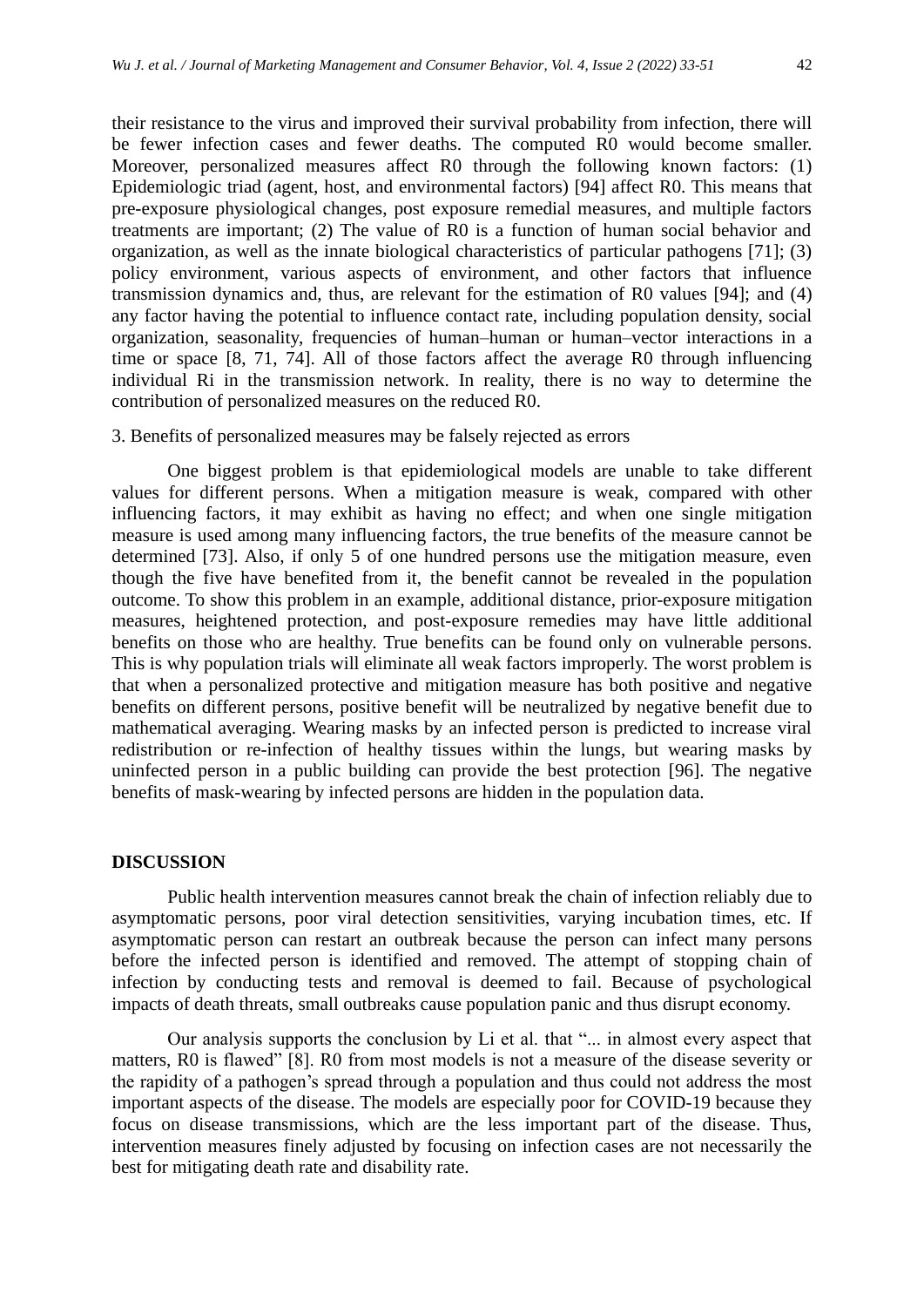All epidemiological models use an assumption that all health properties are transferable between individual persons. This presumption always fails if they are used as guidance for formulating treatment methods for individual persons. The failure of this assumption is directly responsible for transferring death risks from a small number of distinctive vulnerable people to the whole population and cause society to ignore the fact that disease severity varies from no-sign to death. This fact implies there is a great room for interventions. When the death rate is sufficiently low, occasional outbreaks will not disrupt economy. The non-transferable nature of disease/health properties implies that personalized measures must be formulated for specific persons.

Epidemiological models cannot differentiate differences between different persons. Naturally, personalized measures are nearly always falsely rejected. Their true benefits may be falsely rejected as a result of averaging positive and negative benefits. With limited exceptions, R0 should not be used to evaluate personalized measures. Some epidemiological models may be used to study relative benefits by determining the reduction in one or more model parameters. Personalized measures can also be hidden in R0 through modeled epidemiological data, but are not correctly recognized. The true beneficial effects of personalized measures are considerable if we just see disparities in personal disease outcomes and effects from altering model parameters in published studies.

It has been suggested that wearing masks in public area in combination with complementary public health measures could stop community spread [95]. Due to a high R0 and invisible transmissions, an active person expects to be in multiple infection chances. It would be hard to escape from all infection chances. The best strategy for surviving from the pandemic is using personalized protective and mitigation measures to increase personal resistance to the viral and reduce disease severity when infected. We have found that multiple personalized measures can be used to break the limits of population approach [73].

It is hoped that a simple, accurate, and useful measure like R0 can be found [8]. However, in light of personalized medicine concept and the extremely complex personal, social, cultural, and environmental factors, such a measure may not exist. Due to the complexity of infection routes, target tissues, host antiviral responses, innate immunity responses, and adaptive immune responses, the most effective measures against this pandemic must include personalized measures.

## **FUTURE RESEARCH DIRECTIONS**

The study found that personalized preventive and mitigation measures should not be ignored in the fight against the COVID-19 pandemic. Personalized measures have been ignored obviously because existing research methods cannot positively affirm their benefits. This is clearly a mistake. Governments should foster a population belief that ultimate personal disease outcomes highly depend on a range of personal preventive and mitigation factors. Future research should be directed to all aspects of those factors that could affect personal disease outcomes. Best personalized measures can be developed only by focusing on the conditions of specific persons.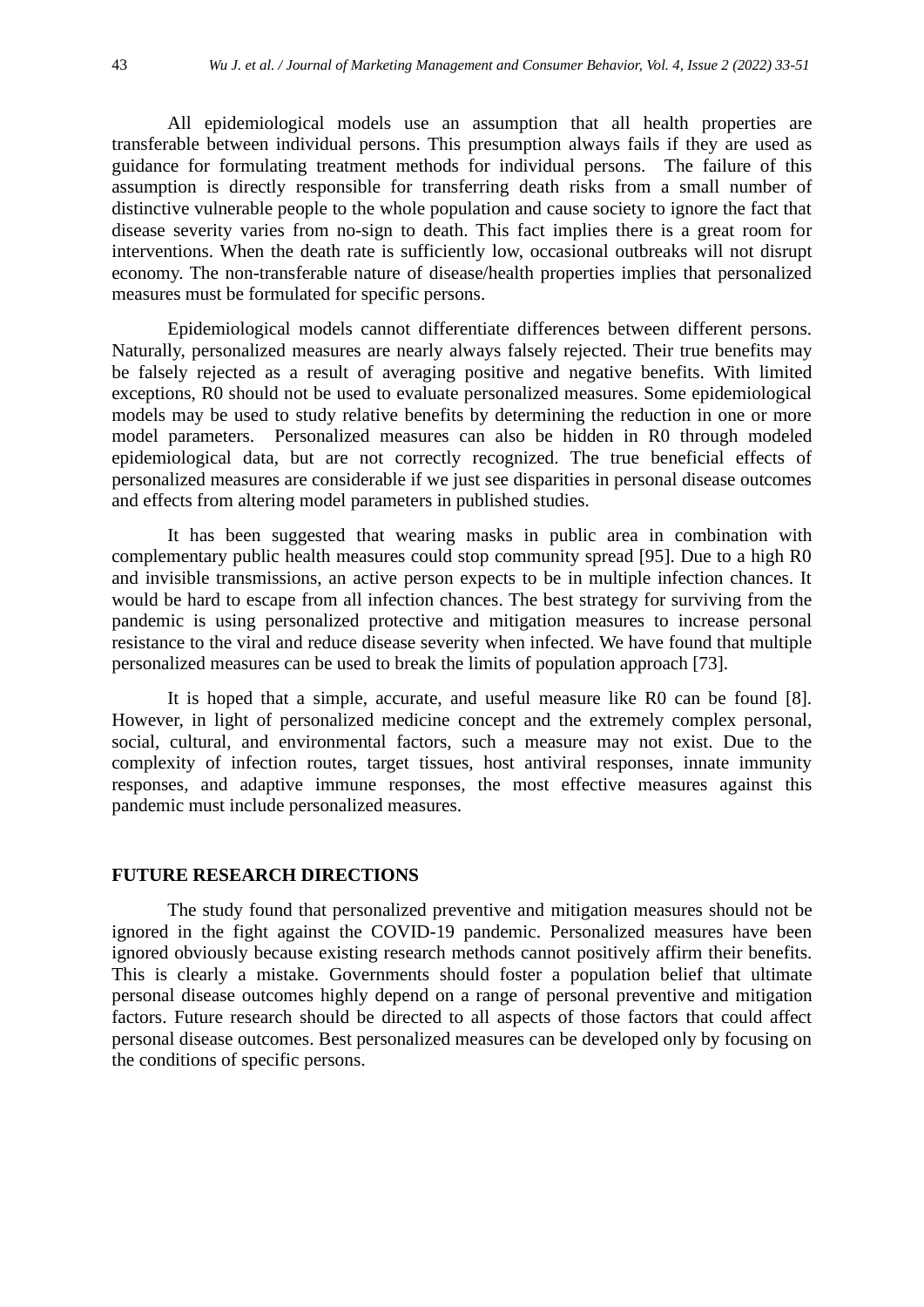#### **CONFLICT OF INTERESTS**

None

#### **ADDITIONAL INFORMATION**

Additional information is provided in a supplemental document and some information will be stored in igoosa.com online database. This article may be used by any person for personal use as fair use; any use for research and development and public welfare is permitted by default.

#### **REFERENCES**

- 1. Wu, JQ, and Zha P. Public Health Intervention Framework for Reviving Economy Amid the COVID-19 Pandemic (1): A Concept. Preprint (www.osf.io) 2019 Available from https://osf.io/hjgw8
- 1b. Wu J, Zha P. Clinical Trials and Reductionist Approach Preclude Cures for Chronic Diseases Due to Flawed Presumptions. Preprints 2020, 2020090572 Doi: 10.20944/preprints202009.0572.v1.
- 2. Heesterbeek JAP. A brief history of R0 and a recipe for its calculation. Acta Biotheor. 2002;50:189–204.
- 3. MacDonald G. The analysis of equilibrium in malaria. Trop Dis Bull. 1952;49:813–29.
- 4. MacDonald G. The epidemiology and control of malaria. London: Oxford University Press;1957.
- 5. Fine PEM. Herd immunity: history, theory, practice. Epidemiol Rev. 1993;15:265–302.
- 6. Dietz K. The estimation of the basic reproduction number for infectious diseases. Stat Methods Med Res.1993;2:23–41.
- 7. Diekmann O, Heesterbeek JAP, Metz JAJ. On the definition and the computation of the basic reproduction ratio R0 in models for infectious diseases in heterogeneous populations. J Math Biol. 1990;28:365–82.
- 8. Li J, Blakeley D, Smith RJ. The failure of R0. Comput Math Methods Med. 2011;2011:527610.
- 9. CDC, Severe Outcomes Among Patients with Coronavirus Disease 2019 (COVID-19) United States, February 12–March 16, 2020. The report was posted online on March 18, 2020 as an MMWR Early Release. Weekly/March 26, 2020/69(12);343-346.
- 10. Verity R, Okell LC, Dorigatti I et al. Estimates of the severity of coronavirus disease 2019: a model-based analysis. Lancet Infect Dis 2020. Published Online March 30, 2020. Available from https://doi.org/10.1016/S1473-3099(20)30243-7
- 11. Devine M. Another blow dealt to public faith in scientific models: Devine. Apil 25, 2020. Available from https://nypost.com/2020/04/25/coronavirus-models-deal-anotherblow-to-faith-of-americans-devine/
- 12. Pennisi E. The human genome. Science. February 2001;291 (5507): 1177–80.
- 13. Misteli T. Beyond the sequence: cellular organization of genome function. Cell. February 2007;128 (4): 787–800.
- 14. Bernstein BE, Meissner A, Lander ES. The mammalian epigenome. Cell. February, 2007;128 (4): 669–81.
- 15. Segerstrom SC, Miller GE. Psychological stress and the human immune system: a metaanalytic study of 30 years of inquiry. Psychol Bull. 2004 Jul;130(4):601–30.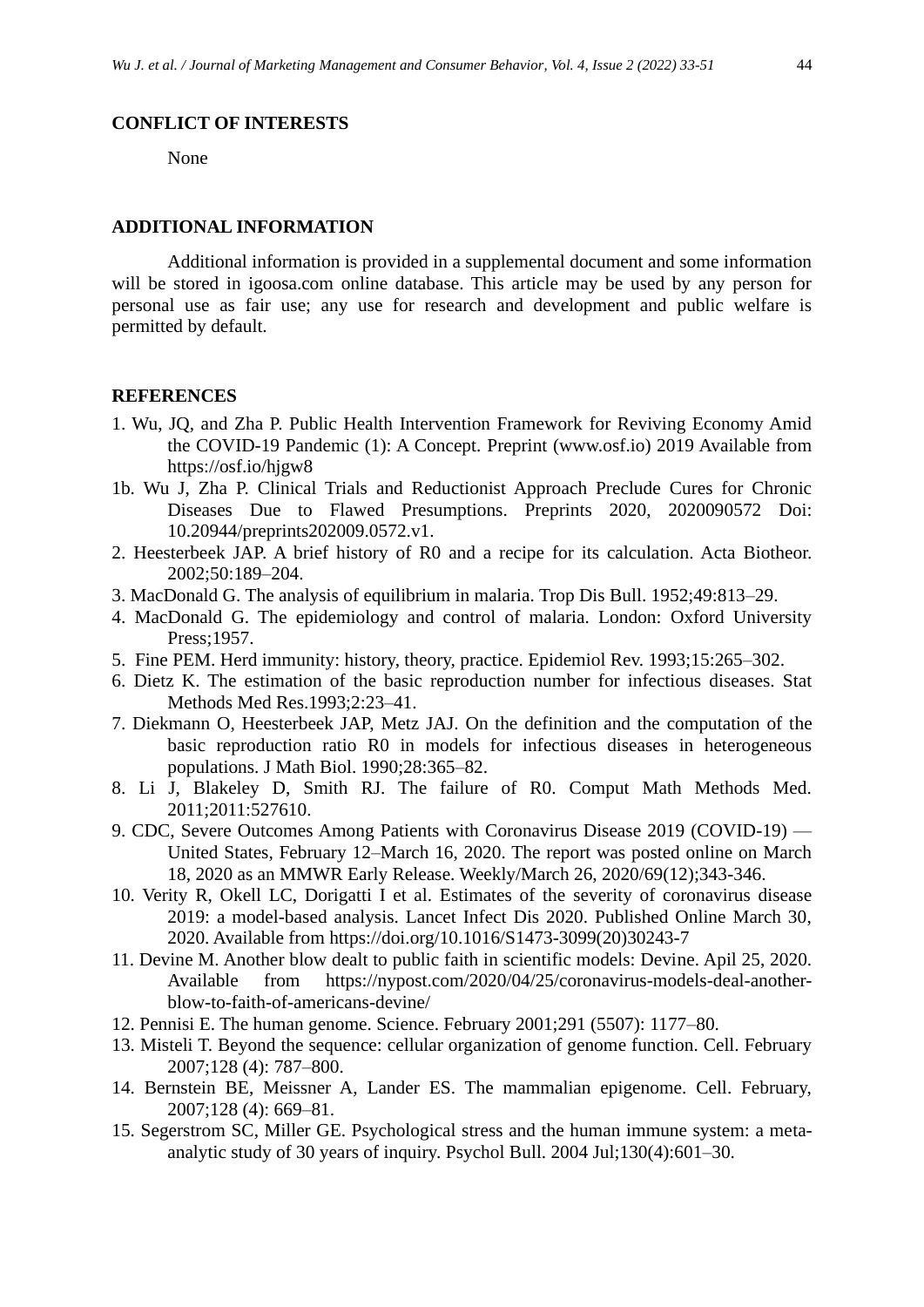- 16. Steptoe A, Hamer M, Chida Y. The effects of acute psychological stress on circulating inflammatory factors in humans: a review and meta-analysis. Brain Behav Immun. 2007 Oct;21(7):901–12.
- 17. McCann SM. Neuroimmunomodulation: Molecular aspects, integrative systems, and clinical advances. Ann N Y Acad Sci, 840,1-1998 May 1.
- 18. Dhabhar FS. Effects of stress on immune function: the good, the bad, and the beautiful. Immunol Res. 2014 May;58(2-3):193–210.
- 19. Webster Marketon JI, Glaser R. Stress hormones and immune function. Cell Immunol. 2008 Mar-Apr;252(1-2):16–26.
- 20. Allen AP, Kennedy PJ, Cryan JF, Dinan TG, Clarke G. Biological and psychological markers of stress in humans: focus on the Trier Social Stress Test. Neurosci Biobehav Rev. 2014 Jan;38:94–124.
- 21. Bakunina N, Pariante CM, Zunszain PA. Immune mechanisms linked to depression via oxidative stress and neuroprogression. Immunology. 2015 Mar; 144(3): 365–373.
- 22. Hu D, Wan L, Chen M, Caudle Y, LeSage G, Li Q, Yin D. Essential role of IL-10/STAT3 in chronic stress-induced immune suppression. Brain Behav Immun. 2014 Feb; 36:118–127.
- 23. Cohen S, Janicki-Deverts D, Doyle WJ, Miller GE, Frank E, Rabin BS, et al. Chronic stress, glucocorticoid receptor resistance, inflammation, and disease risk. Proc Natl Acad Sci USA. 2012 Apr;109(16):5995–9.
- 24. Schakel L, Veldhuijzen DS, Crompvoets PI, et al. Effectiveness of Stress-Reducing Interventions on the Response to Challenges to the Immune System: A Meta-Analytic Review. Published online 2019 Aug 6. doi: 10.1159/000501645: 10.1159/000501645
- 25. Cross J, Emotional expression in cancer onset and progression, Soc. Sci. Med. Vol. 28. No. 12 pp. 1239-1248, 1989.
- 26. Moreno-Smith M, Lutgendorf SK, Sood AK. Impact of stress on cancer metastasis. Future Oncology 2010;6(12):1863-1881.
- 27. Sloan EK, Priceman SJ, Cox BF, et al. The sympathetic nervous system induces a metastatic switch in primary breast cancer. Cancer Research 2010;70(18):7042-7052.
- 28. Lutgendorf SK, Sood AK, Anderson B, et al. Social support, psychological distress, and natural killer cell activity in ovarian cancer. Journal of Clinical Oncology 2005;23(28):7105-7113.
- 29. Lutgendorf SK, DeGeest K, Dahmoush L, et al. Social isolation is associated with elevated tumor norepinephrine in ovarian carcinoma patients. Brain, Behavior, and Immunity 2011;25(2):250-255.
- 30. Brydon L, Magid K, Steptoe A. Platelets, coronary heart disease, and stress. Brain Behav Immun (2006) 20: 113–119.
- 31. Sundquist J, Li X, Johansson SE, Sundquist K. Depression as a predictor of hospitalization due to coronary heart disease. Am J Prev Med (2005) 29: 428–433.
- 32. Kiecolt-Glaser JK, Marucha PT, Malarkey WB, Mercado AM, Glaser R (1995) Slowing of wound healing by psychological stress. Lancet 346: 1194–1196.
- 33. Walburn J, Vedhara K, Hankins M, Rixon L, Weinman J. Psychological stress and wound healing in humans: a systematic review and meta-analysis. J Psychosom Res. 2009 Sep; 67(3): 253–71.
- 34. Kiecolt-Glaser JK, Preacher KJ, MacCallum RC, Atkinson C, Malarkey WB, Glaser R (2003). Chronic stress and age-related increases in the proinflammatory cytokine IL-6. Proc Natl Acad Sci USA 100: 9090–9095.
- 35. Pedersen AF, Zachariae R, Bovbjerg DH. Psychological stress and antibody response to influenza vaccination: a meta-analysis. Brain Behav Immun. 2009 May;23(4):427–33.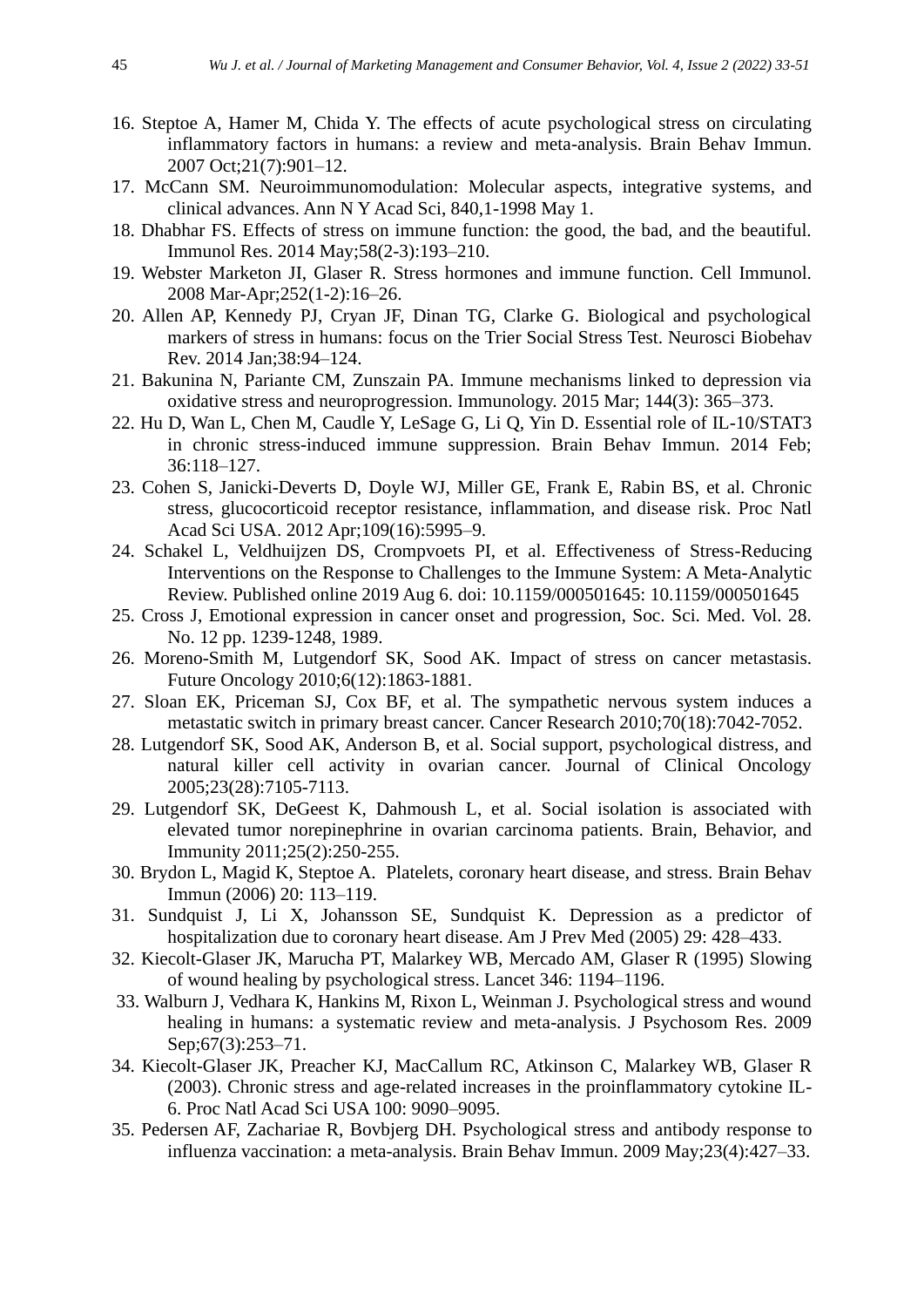- 36. Pedersen A, Zachariae R, Bovbjerg DH. Influence of psychological stress on upper respiratory infection—a meta-analysis of prospective studies. Psychosom Med. 2010 Oct;72(8):823–32.
- 37. Hawryluck L, Gold WL, Robinson S, Pogorski S. Galea S, Styra R. SARS Control and Psychological Effects of Quarantine, Toronto, Canada. Emerg Infect Disv. 10(7); 2004 Jul;10(7),1206-12.
- 38. Peña J, Chen-Harris H, Allen JE, et al. Sendai virus intra-host population dynamics and host immunocompetence influence viral virulence during in vivo passage. Virus Evol. 2016 Jan; 2(1): vew008.
- 39. Monteiro R, Azevedo I. Chronic Inflammation in Obesity and the Metabolic Syndrome, Mediators of Inflammation, 2010, pii:289645.
- 40. Nieman DC, Henson DA, Nehlsen-Cannarella SL, et al. Influence of Obesity on Immune Function, Journal of the American Dietetic Association, 1999; 99: 294–9.
- 41. Kanneganti TD, Dixit VD. Immunological Complications of Obesity, Nat Immunol, 2012;13:707–12.
- 42. Smith AG, Sheridan PA, Harp JB, et al. Diet-Induced Obese Mice have Increased Mortality and Altered Immune Responses when Infected with Influenza Virus, Journal of Nutrition, 2007;37:1236–43.
- 43. Levander OA. Nutrition and Newly Emerging Viral Diseases: An Overview, Journal of Nutrition, 1997;127: 948S–50S.
- 44. Beck MA, Williams-Toone D, Levander OA. Coxsackievirus B3-Resistant Mice Become Susceptible in Se/Vitamin E Deficiency, Free Radical Biology and Medicine, 2003;34:1263–70.
- 45. Beck MA. Selenium and Vitamin E Status: Impact on Viral Pathogenicity, Journal of Nutrition, 2007;137: 1338–40.
- 46. Beck MA, Handy J, Levander OA. Host Nutritional Status: The Neglected Virulence Factor, Trends in Microbiology, 2004;12:417–23.
- 47. Beck MA, Levander OA, Handy J. Selenium Deficiency and Viral Infection, Jourrnal of Nutrition, 2003;133: 1463S–7S.
- 48. Beck MA, Nelson HK, Shi Q, et al. () Selenium Deficiency Increases the Pathology of an Influenza Virus Infection, The FASEB Journal 2001;15: 1481–3.
- 49. Nelson HK, Shi Q, Van Dael P, et al. Host Nutritional Selenium Status as a Driving Force for Influenza Virus Mutations, The FASEB Journal, 2001; 15: 1846–8. 10.1096/fj. 01- 0115fje.
- 50. Alice M, Tang ES, Semba RD. Nutrition and Infection, in: Kenrad E., Nelson CMW, editors. (edn.) Infectious Disease Epidemiology: Theory and Practice, 3rd eds. Burlington, MA: Jones & Bartlett Learning; 2013.
- 51. Chandra RK. Nutrition and The Immune System: An Introduction, American Journal of Clinical Nutrition. 1997;66: 460S–3S.
- 52. Keusch GT. The History of Nutrition: Malnutrition, Infection and Immunity, Journal of Nutrition.2003;133: 336S–40S.
- 53. Ritz BW, Gardner EM. Malnutrition and Energy Restriction Differentially Affect Viral Immunity, Journal of Nutrition. 2006;136:1141–4.
- 54. Schaible UE, Kaufmann SH. Malnutrition and Infection: Complex Mechanisms and Global Impacts. PLoS Medicine. 2007;4: e115.
- 55. Ogino S, Fuchs CS, Giovannucci E. How many molecular subtypes? Implications of the unique tumor principle in personalized medicine. Expert Rev Mol Diagn. 2012;12(6): 621–8.
- 56. Ogino S, Lochhead P, Chan AT, et al. Molecular pathological epidemiology of epigenetics: Emerging integrative science to analyze environment, host, and disease.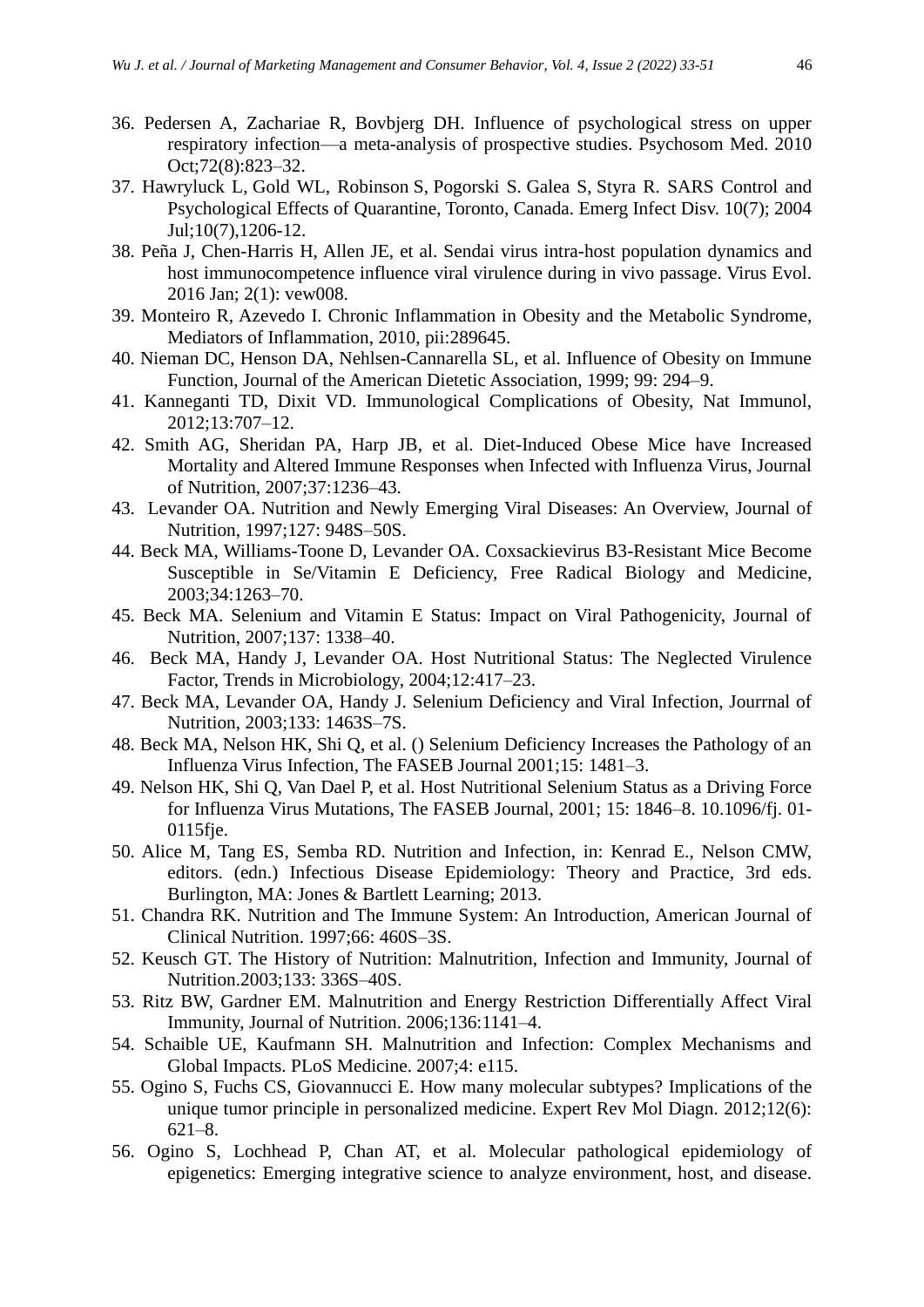Mod Pathol. 2013;26(4): 465–84.

- 57. Anderson RM. Directly transmitted viral and bacterial infections of man. In: Anderson RM, editor. The population dynamics of infectious diseases: theory and applications. London: Chapman and Hall; 1982. p.1–37.
- 58. Guerra FM, Bolotin S, Lim G, Heffernan J, Deeks SL, Li Y, et al. The basic reproduction number (R0) of measles: a systematic review. Lancet Infect Dis. 2017;17:e420–8.
- 59. Nishiura H, Chowell G. The effective reproduction number as a prelude to statistical estimation of time-dependent epidemic trends. In: Chowell G, Hyman JM, Bettencourt LMA, Castillo-Chavez C, editors. Mathematical and statistical estimation approaches in epidemiology. Dordrecht (the Netherlands): Springer Netherlands; 2009. p.103–21.
- 60. Mercer GN, Glass K, Becker NG. Effective reproduction numbers are commonly overestimated early in a disease outbreak. Stat Med. 2011;30:984–94.
- 61. Associated Press. Coronavirus outbreaks like 'wildfire' at US nursing homes under lockdowns: Measures including a ban on visits and daily health screenings of staffers either came too late or were not rigorous enough. Thu 2 Apr 2020. Accessed from https://www.theguardian.com/world/2020/apr/02/coronavirus-outbreaks-us-nursinghomes-lockdowns.
- 62. Janney E, MD Coronavirus: Nearly 48 Percent Of Deaths Are In Nursing Homes: Nursing homes are a hot spot for the new coronavirus in Maryland, according to new data provided by the Maryland Department of Health. Apr 29, 2020. Accessed at https://patch.com/maryland/baltimore/md-coronavirus-nearly-48-percent-deaths-arenursing-homes
- 63. Heesterbeek JAP, Dietz K. The concept of R0 in epidemic theory. Stat Neerl. 1996;50:89– 110.
- 64. Handfield C, Kwock J, and MacLeod AS. Innate Antiviral Immunity in the Skin. Trends Immunol. 2018 April; 39(4): 328–340.
- 65. Yoo J-K, Kim TS, Hufford MM, Braciale TJ. Viral infection of the lung: Host response and sequelae. J Allergy Clin Immunol. 2013 December; 132(6): doi:10.1016/j.jaci.2013.06.006.
- 66. Nutt, SL, Hodgkin, PD, Tarlinton, DM, Corcoran, LM. The generation of antibodysecreting plasma cells. Nature Reviews Immunology. 2015;15 (3): 160–71.
- 67. Park WB, Perera RA, Choe PG, et al. Kinetics of serologic responses to MERS coronavirus infection in humans, South Korea. Emerg. Infect. Dis. 2015;21:2186– 2189.
- 68. MacLennan, ICM; Toellner, K-M; Cunningham, AF, et al. Extrafollicular antibody responses. Immunological Reviews. 2003,194:8–18.
- 69. Shlomchik, MJ, Weisel, F. Germinal center selection and the development of memory B and plasma cells. Immunological Reviews. 2012; 247 (1): 52–63.
- 70. Wu, JQ and Zha, P. Treatment Strategies for Reducing Damages to Lungs in Coronavirus and Other Lung Infections. Preprint(https://ssrn.com) February 6, 2020. Available from http://dx.doi.org/10.2139/ssrn.3533279
- 71. Delamater PL, Street EJ, Leslie TF, Yang YT, Jacobsen KH. Complexity of the Basic Reproduction Number (R0). Emerging Infectious Diseases January 2019; Vol. 25, No. 1.
- 72. Wu, JQ and Zha, P. Association of COVID-19 Disease Severity with Transmission Routes and Suggested Changes to Community Guidelines. March 13, 2020. Preprint (https://www.preprints.org). Available from https://www.preprints.org/manuscript/202003.0246/v1
- 73. Wu, JQ and Zha, P. Randomized Clinical Trial Is Biased and Invalid In Studying Chronic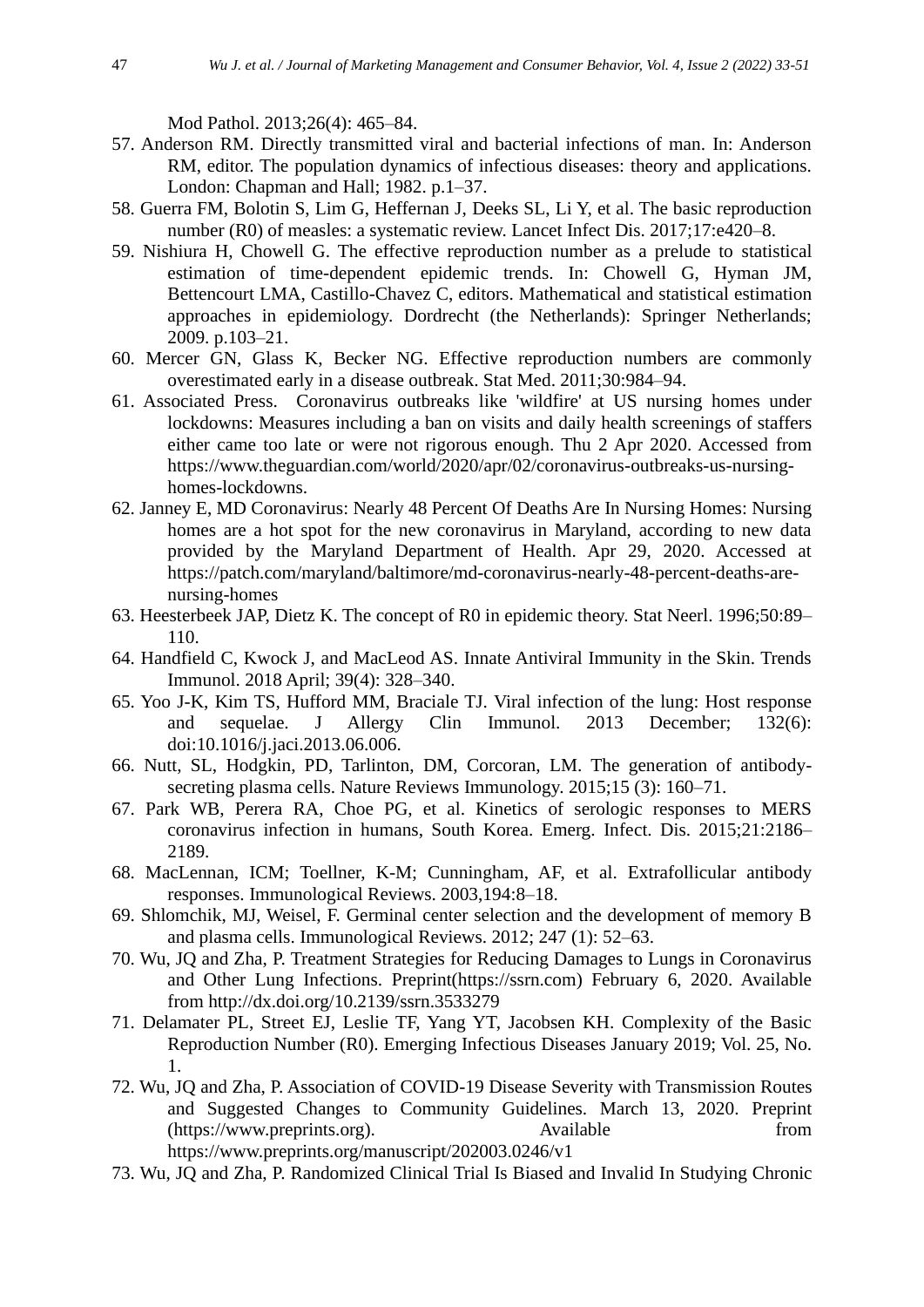Diseases, Compared with Multiple Factors Optimization Trial. November 4, 2019. Preprint (https://www.ssrn.org). Available from http://dx.doi.org/10.2139/ssrn.3480523

- 74. Ridenhour B, Kowalik JM, Shay DK. Unraveling R0: considerations for public health applications. Am J Public Health. 2014;104: e32–41.
- 75. Anderson RM, May RM. Infectious diseases of humans: dynamics and control. Oxford: Oxford University Press; 1991.
- 76. Anderson RM. The concept of herd immunity and the design of community-based immunization programmes. Vaccine. 1992;10:928–35.
- 77. Plans Rubió P. Is the basic reproductive number (R0) for measles viruses observed in recent outbreaks lower than in the pre-vaccination era? Euro Surveill. 2012;17:22.
- 78. Tang B, Wang X, Li Q, et. al. Estimation of the transmission risk of 2019-nCov and its implication for public health interventions. 27 Jan 2020. Preprint (https://www.ssrn.org). Available from https://ssrn.com/abstract=3525558
- 79. Yang Y, Yang M, Shen C, et al. Evaluating the accuracy of different respiratory specimens in the laboratory diagnosis and monitoring the viral shedding of 2019-nCoV infections. medRxiv preprint. Available from doi: https://doi.org/10.1101/2020.02.11.20021493
- 80. Ma J, Lew L, Jeong-ho L. A third of coronavirus cases may be 'silent carriers', classified Chinese data suggests. 22 Mar, 2020. South China Morning Post. Accessed from https://www.scmp.com/news/china/society/article/3076323/third-coronavirus-casesmay-be-silent-carriers-classified.
- 81. Arons MM, Hatfield, KM, Reddy SC, et al. Presymptomatic SARS-CoV-2 Infections and Transmission in a Skilled Nursing Facility. NEJM.org. April 24, 2020. Available from DOI: 10.1056/NEJMoa2008457
- 82. Lauer SA, Grantz KH, Bi, Q, et al. The Incubation Period of Coronavirus Disease 2019 (COVID-19) From Publicly Reported Confirmed Cases: Estimation and Application. Ann Intern Med. 2020;172(9):577-582. doi:10.7326/M20-0504
- 83. Bao L, Deng W, Gao H, et al. Reinfection could not occur in SARS-CoV-2 infected rhesus macaques. March 14, 2020. Preprint at bioRxiv. Available from https://doi.org/10.1101/2020.03.13.990226
- 84. Chen D, Xu W, Lei Z, et al. Recurrence of positive SARS-CoV-2 RNA in COVID-19: A case report. Int J Infect Dis. 2020 Apr; 93: 297–299.
- 85. Keeling MJ, Grenfell BT. Individual-based perspectives on R0. J Theor Biol. 2000; 203:51–61.
- 86. Breban R, Vardavas R, Blower S. Theory versus data: how to calculate R0? PLoS One. 2007;2:e282.
- 87. Artalejo JR, Lopez-Herrero MJ. On the exact measure of disease spread in stochastic epidemic models. Bull Math Biol. 2013;75:1031–50.
- 88. Khan A, Naveed M, Dur-E-Ahmad M, Imran M. Estimating the basic reproductive ratio for the Ebola outbreak in Liberia and Sierra Leone. Infect Dis Poverty. 2015;4:13.
- 89. Roberts M, Heesterbeek H. Bluff your way in epidemic models. Trends Microbiol. 1993;1:343–8.
- 90. Bani-Yaghoub M, Gautam R, Shuai Z, van den Driessche P, Ivanek R. Reproduction numbers for infections with free-living pathogens growing in the environment. J Biol Dyn. 2012;6:923–40.
- 91. Nishiura H. Correcting the actual reproduction number: a simple method to estimate R0 from early epidemic growth data. Int J Environ Res Public Health. 2010;7:291–302.
- 92. Roberts MG. The pluses and minuses of R0. J R Soc Interface. 2007;4:949–61.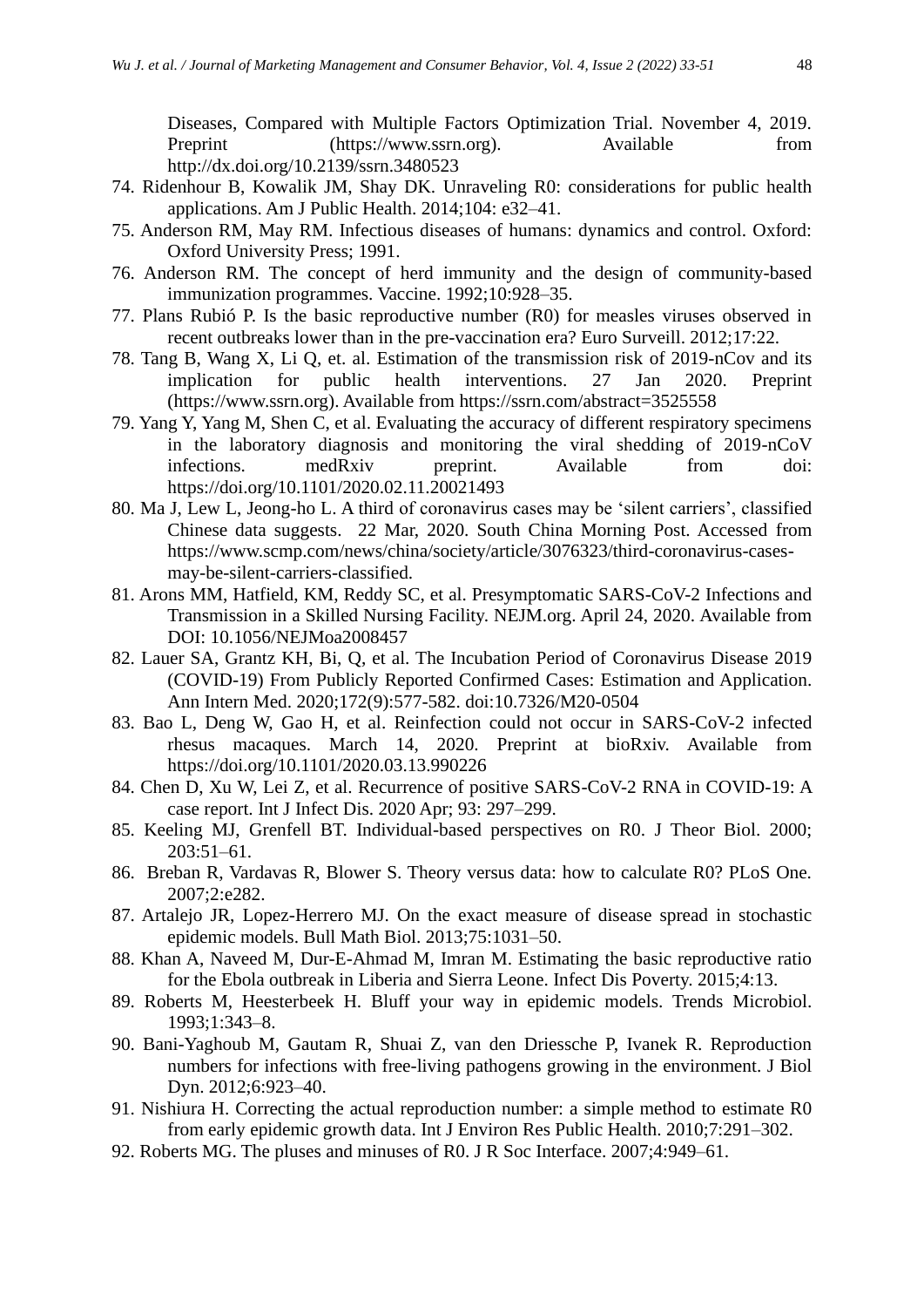- 93. Pellis L, Ball F, Trapman P. Reproduction numbers for epidemic models with households and other social structures. I. Definition and calculation of R0. Math Biosci. 2012;235:85–97.
- 94. Lloyd-Smith JO, Schreiber SJ, Kopp PE, Getz WM. Superspreading and the effect of individual variation on disease emergence. Nature. 2005;438:355–9.
- 95. Howard J, Huang A, Li Z, et al. Face Masks Against COVID-19: An Evidence Review. Preprint (www.preprints.org). 12 April 2020. Available from doi:10.20944/preprints202004.0203.v1
- 96. Wu, JQ and Zha, P. Mask Is a Double-edged Sword in the Fight Against COVID-19 Pandemic. Preprint (www.ssrn.com). March 28, 2020. Available from http://dx.doi.org/10.2139/ssrn.3563851
- 97. Johnson R. The 10 epidemics that almost wiped out mankind. Business Insider. 2011 Sep 19. Accessed on May 1, 2020. Available from http://www.businessinsider.com/epidemics-pandemics-that-almost-wiped-outmankind-2011-9

## **Figures**



Figure 1. Hypothetical models, (a)  $R0=2$  and (b)  $R0=4$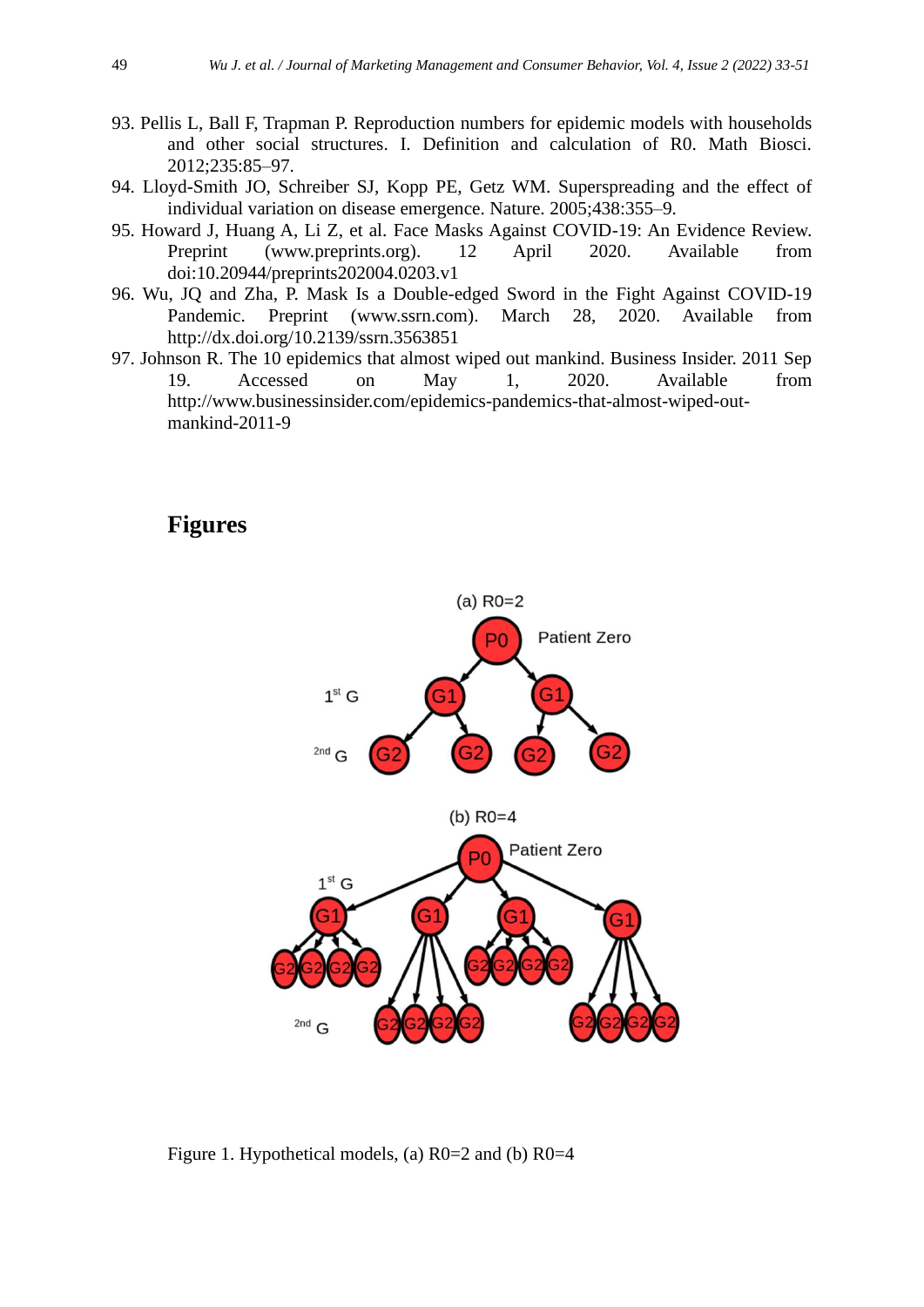

Figure 2. The COVID-19 virus can transmit from person to person in advance of detecting, tracing and personal isolation. The virus can transmit by asymptomatic infected persons before symptoms appear, and thus detecting infected persons followed by removing them is not effective means to stop viral transmission.



Figure 3 shows a transmission network from the patient zero, to the first generation of infected persons and the second generation of infected persons. The sizes of circles represents vulnerability and disease severity of infected persons. The red ball denotes death of the infected person.